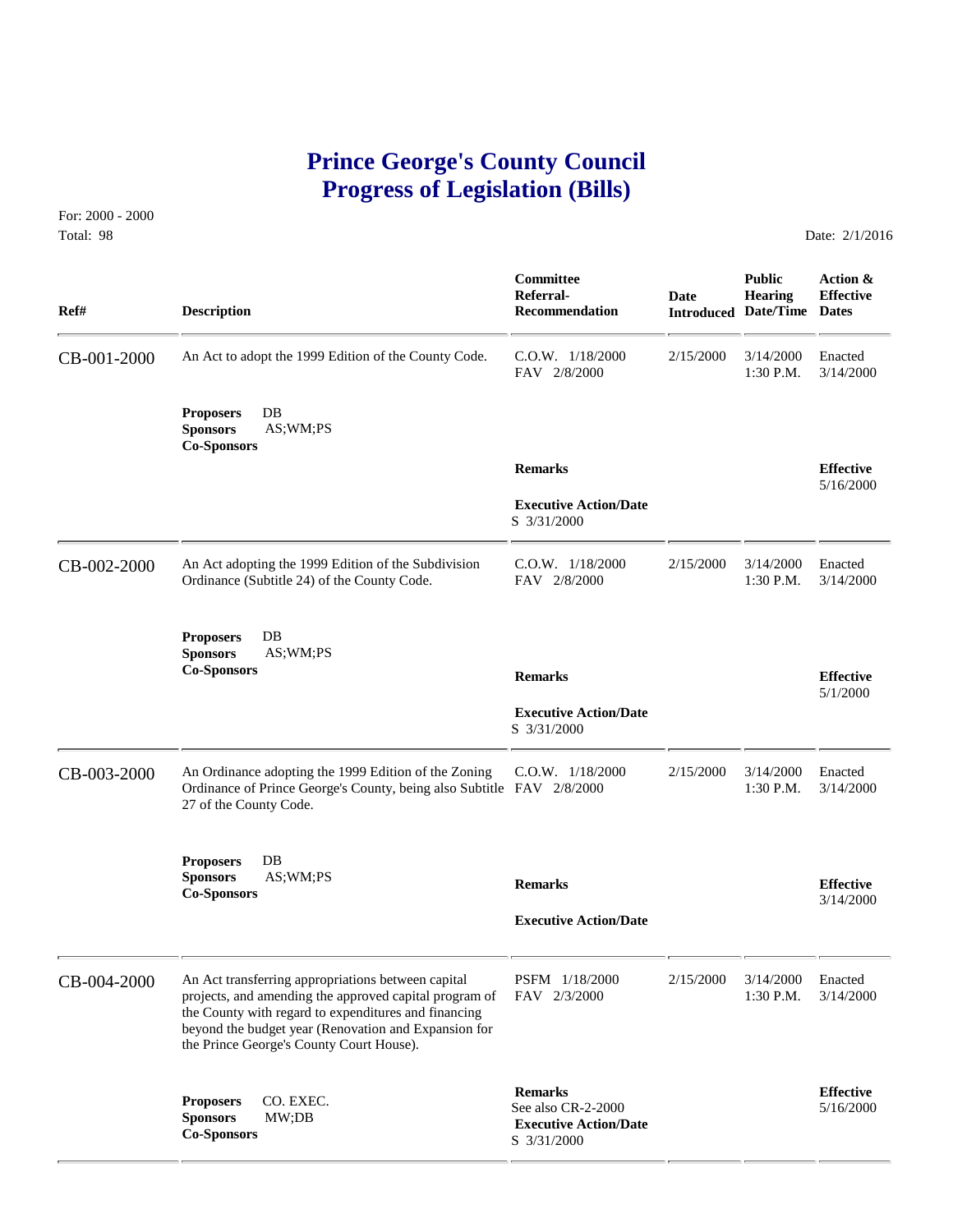| Ref#<br>CB-005-2000 | <b>Description</b><br>An Act repealing the requirement that a portion of the<br>County's revenue from the imposition of the hotel and<br>motel tax be reserved for appropriation to the Prince<br>George's Conference and Visitors Bureau. | Committee<br>Referral-<br><b>Recommendation</b><br>PSFM 2/1/2000<br>FAV(A) 2/3/2000                          | <b>Date</b><br><b>Introduced</b><br>2/15/2000 | <b>Public</b><br><b>Hearing</b><br>Date/Time<br>3/14/2000<br>1:30 P.M. | Action &<br><b>Effective</b><br><b>Dates</b><br>Enacted<br>3/14/2000 |
|---------------------|--------------------------------------------------------------------------------------------------------------------------------------------------------------------------------------------------------------------------------------------|--------------------------------------------------------------------------------------------------------------|-----------------------------------------------|------------------------------------------------------------------------|----------------------------------------------------------------------|
|                     | CO. EXEC.<br><b>Proposers</b><br><b>Sponsors</b><br>MW;DB<br><b>Co-Sponsors</b>                                                                                                                                                            | <b>Remarks</b><br>Provisions shall be<br>effective $7/1/2000$<br><b>Executive Action/Date</b><br>S 3/31/2000 |                                               |                                                                        | <b>Effective</b><br>5/16/2000                                        |
| CB-006-2000         | An Act providing for the partial reimbursement of<br>attorney's fees for prevailing parties represented by<br>attorneys provided by third parties.                                                                                         | PSFM 2/1/2000<br>HELD 2/3/2000<br>FAV 2/17/2000                                                              | 2/29/2000                                     | 3/21/2000<br>1:30 P.M.                                                 | Enacted<br>3/21/2000                                                 |
|                     | <b>Proposers</b><br>JE<br>JE<br><b>Sponsors</b><br><b>Co-Sponsors</b>                                                                                                                                                                      | <b>Remarks</b><br><b>Executive Action/Date</b><br>S 3/31/2000                                                |                                               |                                                                        | <b>Effective</b><br>5/16/2000                                        |
| CB-007-2000         | An Act proposing an amendment to Sections 301, 303,<br>and 311 of the Charter to authorize the direct election of<br>one additional member to the County Council, to be<br>elected at large to serve as chairman of the County<br>Council. | <b>Remarks</b>                                                                                               |                                               |                                                                        | <b>Effective</b>                                                     |
|                     | <b>Proposers</b><br>IG<br><b>Sponsors</b><br><b>Co-Sponsors</b>                                                                                                                                                                            | <b>Executive Action/Date</b>                                                                                 |                                               |                                                                        |                                                                      |
| CB-008-2000         | An Ordinance establishing a Development District<br>Overlay Zone category and regulations for development<br>therein, to be superimposed by a SMA over other zones in HELD 3/16/2000<br>Development Districts designated by a Master Plan. | PZED 2/1/2000<br>HELD 2/16/2000<br>HELD 6/19/2000<br>FAV(A) 7/11/2000                                        | 7/25/2000                                     | 9/6/2000<br>11:00 A.M. 9/6/2000                                        | Enacted                                                              |
|                     | M-NCPPC<br><b>Proposers</b><br><b>Sponsors</b><br>DB; PS<br><b>Co-Sponsors</b>                                                                                                                                                             | <b>Remarks</b>                                                                                               |                                               |                                                                        | <b>Effective</b><br>10/23/2000                                       |
|                     |                                                                                                                                                                                                                                            | <b>Executive Action/Date</b>                                                                                 |                                               |                                                                        |                                                                      |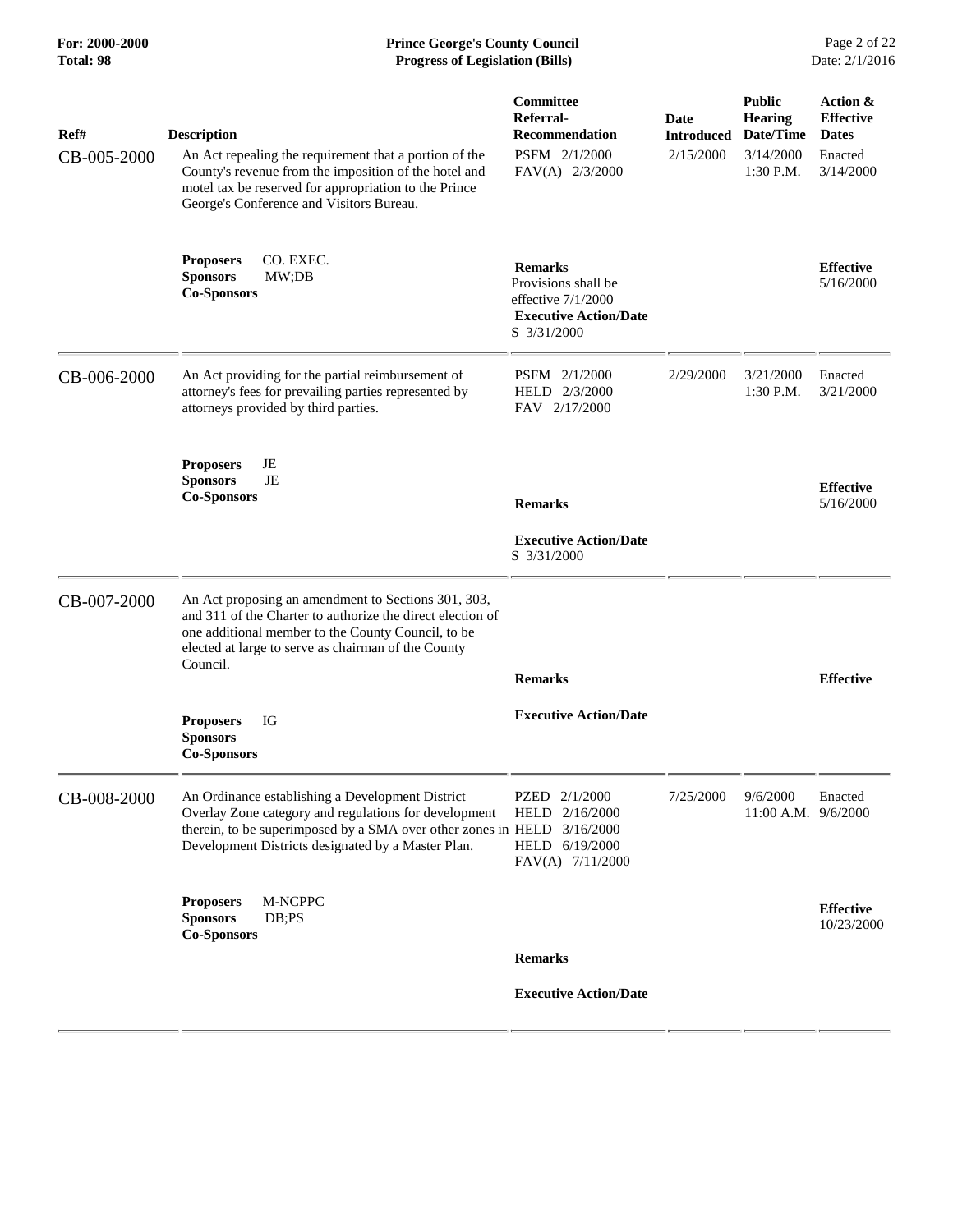| Ref#        | <b>Description</b>                                                                                                                                                                                                                                | Committee<br>Referral-<br><b>Recommendation</b>               | Date<br><b>Introduced</b> | <b>Public</b><br><b>Hearing</b><br>Date/Time | Action &<br><b>Effective</b><br><b>Dates</b> |
|-------------|---------------------------------------------------------------------------------------------------------------------------------------------------------------------------------------------------------------------------------------------------|---------------------------------------------------------------|---------------------------|----------------------------------------------|----------------------------------------------|
| CB-009-2000 | An Act establishing the AIDS Prevention Sterile Needle<br>and Syringe Exchange Program; establishing an advisory<br>committee; providing for the operation of the program;<br>and providing for the appointment of a Director for the<br>program. | $C.0.W.$ $2/1/2000$<br>HELD 11/17/2000                        |                           |                                              | <b>Effective</b>                             |
|             | <b>TH</b><br><b>Proposers</b><br><b>Sponsors</b><br><b>Co-Sponsors</b>                                                                                                                                                                            | <b>Remarks</b><br><b>Executive Action/Date</b>                |                           |                                              |                                              |
| CB-010-2000 | An Act excepting builders who construct exclusively<br>rental multifamily dwellings from the new home warranty FAV(A) 3/9/2000<br>security plan requirement, and generally relating to<br>Building Contractor's Licenses.                         | THE $2/22/2000$                                               | 3/14/2000                 | 4/4/2000<br>1:00 P.M.                        | Enacted<br>4/4/2000                          |
|             | CO. EXEC.<br><b>Proposers</b><br><b>PS</b><br><b>Sponsors</b><br><b>Co-Sponsors</b>                                                                                                                                                               | <b>Remarks</b><br><b>Executive Action/Date</b><br>S 4/10/2000 |                           |                                              | <b>Effective</b><br>5/26/2000                |
| CB-011-2000 | An Ordinance permitting development in Comprehensive PZED 2/29/2000<br>Design Zones in accordance with the provisions of the<br>O-S, R-A and R-E Zones under certain circumstances.                                                               | $FAV(A)$ 3/16/2000                                            | 3/21/2000                 | 5/2/2000<br>$1:30$ P.M.                      | Enacted<br>5/2/2000                          |
|             | <b>Proposers</b><br>JE<br>JE<br><b>Sponsors</b><br><b>Co-Sponsors</b>                                                                                                                                                                             | <b>Remarks</b><br><b>Executive Action/Date</b>                |                           |                                              | <b>Effective</b><br>6/19/2000                |
| CB-012-2000 | An Act to establish a Telecommunications Transmission<br>Facility Committee and provide for administration and<br>coordination of telecommunications facility planning and<br>construction.                                                       | PSFM 2/29/2000<br>FAV(A) 3/16/2000                            | 4/4/2000                  | 4/25/2000<br>1:30 P.M.                       | Enacted<br>4/25/2000                         |
|             | <b>Proposers</b><br>JE<br>JE<br><b>Sponsors</b><br><b>Co-Sponsors</b>                                                                                                                                                                             | <b>Remarks</b><br><b>Executive Action/Date</b><br>S 5/9/2000  |                           |                                              | <b>Effective</b><br>6/26/2000                |
| CB-013-2000 | An Ordinance amending the definition of Trucking<br>Operations, permitting Trucking Operations in the I-1<br>Zone under certain circumstances, and defining Truck<br>Marshalling.                                                                 | PZED 2/29/2000<br>FAV(A) 4/12/2000                            | 4/18/2000                 | 6/6/2000<br>1:30 P.M.                        | Enacted<br>6/6/2000                          |
|             | DB<br><b>Proposers</b><br><b>Sponsors</b><br>DB<br><b>Co-Sponsors</b>                                                                                                                                                                             | <b>Remarks</b><br><b>Executive Action/Date</b>                |                           |                                              | <b>Effective</b><br>7/24/2000                |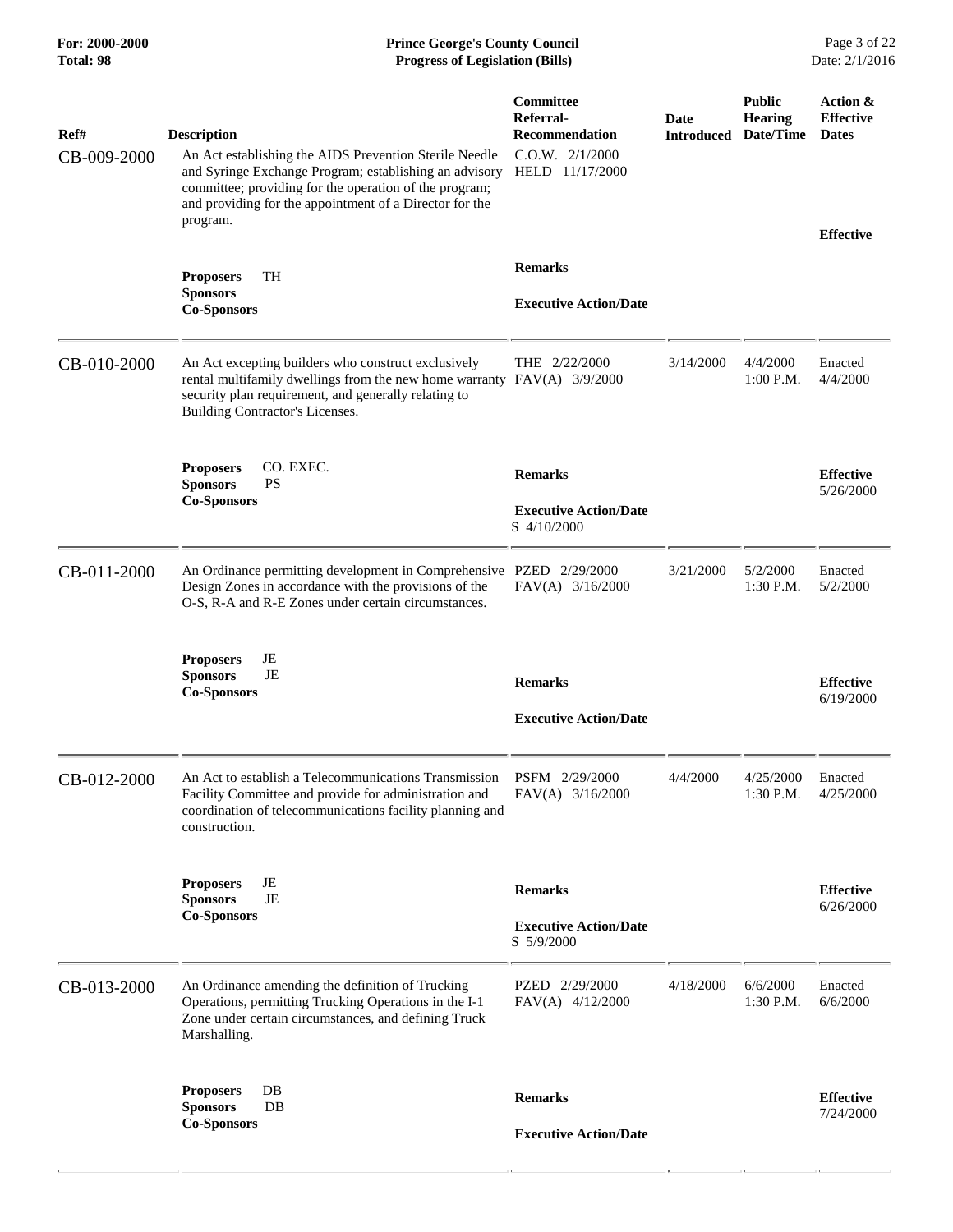| Ref#<br>CB-014-2000 | <b>Description</b><br>An Act amending the compensation for the Board of<br>Appeals.                                                                                                                 | Committee<br>Referral-<br><b>Recommendation</b><br>PSFM 3/14/2000<br>FAV(A) 3/30/2000 | Date<br><b>Introduced</b><br>4/11/2000 | <b>Public</b><br><b>Hearing</b><br>Date/Time<br>5/2/2000<br>1:30 P.M. | Action &<br><b>Effective</b><br><b>Dates</b><br>Enacted<br>5/2/2000 |
|---------------------|-----------------------------------------------------------------------------------------------------------------------------------------------------------------------------------------------------|---------------------------------------------------------------------------------------|----------------------------------------|-----------------------------------------------------------------------|---------------------------------------------------------------------|
|                     | PS<br><b>Proposers</b><br><b>PS</b><br><b>Sponsors</b><br><b>Co-Sponsors</b>                                                                                                                        | <b>Remarks</b><br><b>Executive Action/Date</b><br>S 5/11/2000                         |                                        |                                                                       | <b>Effective</b><br>6/26/2000                                       |
| CB-015-2000         | An Act establishing a limit on residential refuse system<br>fees.                                                                                                                                   | THE 3/14/2000<br>FAV(A) 3/28/2000                                                     | 4/4/2000                               | 4/25/2000<br>1:30 P.M.                                                | Enacted<br>4/25/2000                                                |
|                     | AS<br><b>Proposers</b><br>AS<br><b>Sponsors</b><br><b>Co-Sponsors</b>                                                                                                                               | <b>Remarks</b><br><b>Executive Action/Date</b><br>US 5/16/2000                        |                                        |                                                                       | <b>Effective</b><br>6/30/2001                                       |
| CB-016-2000         | An Act appropriating to the General Fund revenue from<br>prior year Fund Balance to provide for costs that were not FAV 3/28/2000<br>anticipated in the approved FY1999-FY2000 Operating<br>Budget. | $C.O.W.$ $3/14/2000$                                                                  | 4/4/2000                               | 4/25/2000<br>1:30 P.M.                                                | Enacted<br>4/25/2000                                                |
|                     | CO. EXEC.<br><b>Proposers</b><br><b>Sponsors</b><br>DB;MW;PS;RVR<br><b>Co-Sponsors</b>                                                                                                              | <b>Remarks</b><br><b>Executive Action/Date</b><br>S 5/9/2000                          |                                        |                                                                       | <b>Effective</b><br>6/26/2000                                       |
| CB-017-2000         | An Ordinance prohibiting the Board of Zoning Appeals<br>from hearing a variance from requirement to fence a<br>swimming pool.                                                                       | PZED 3/14/2000<br>FAV 5/10/2000                                                       | 5/16/2000                              | 6/27/2000<br>1:30 P.M.                                                | Enacted<br>6/27/2000                                                |
|                     | CO. EXEC.<br><b>Proposers</b><br>AS<br><b>Sponsors</b><br><b>Co-Sponsors</b>                                                                                                                        | <b>Remarks</b><br><b>Executive Action/Date</b>                                        |                                        |                                                                       | <b>Effective</b><br>8/14/2000                                       |
| CB-018-2000         | An Act amending the method of calculating retention<br>points and deleting certain redundant language.                                                                                              | PSFM 3/21/2000<br>FAV(A) 3/30/2000                                                    | 4/18/2000                              | 5/9/2000<br>10:00 A.M. 5/9/2000                                       | Enacted                                                             |
|                     | RVR;AS;TH<br><b>Proposers</b><br><b>Sponsors</b><br>RVR;AS;TH<br><b>Co-Sponsors</b>                                                                                                                 | <b>Remarks</b>                                                                        |                                        |                                                                       | <b>Effective</b>                                                    |
|                     |                                                                                                                                                                                                     | <b>Executive Action/Date</b><br>S 5/24/2000                                           |                                        |                                                                       | 7/10/2000                                                           |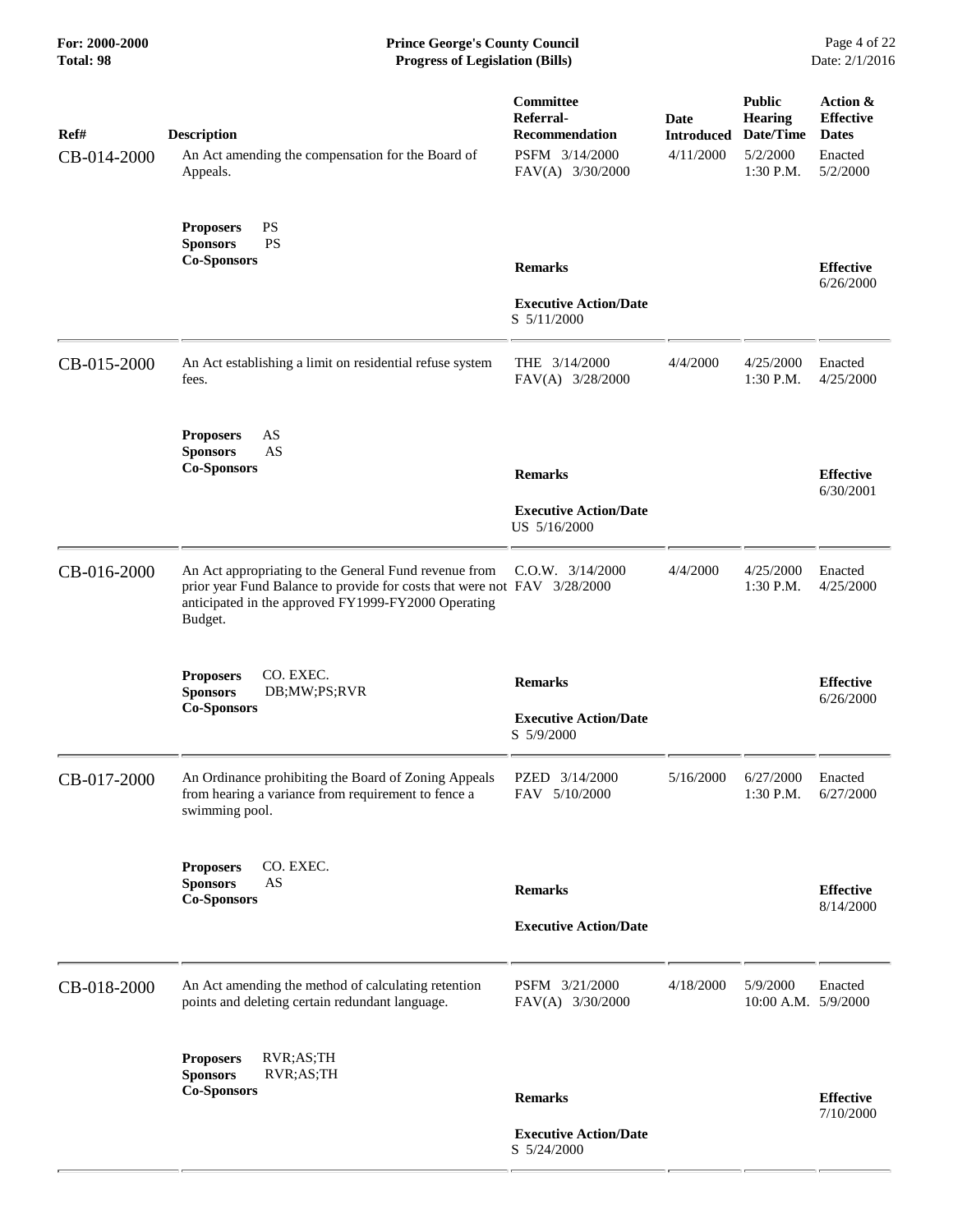| For: 2000-2000<br>Total: 98 | <b>Prince George's County Council</b><br><b>Progress of Legislation (Bills)</b>                                                                                                                                                                                                                                                                                                 |                                                                         |                                        |                                                                       | Page 5 of 22<br>Date: 2/1/2016                                      |
|-----------------------------|---------------------------------------------------------------------------------------------------------------------------------------------------------------------------------------------------------------------------------------------------------------------------------------------------------------------------------------------------------------------------------|-------------------------------------------------------------------------|----------------------------------------|-----------------------------------------------------------------------|---------------------------------------------------------------------|
| Ref#<br>CB-019-2000         | <b>Description</b><br>An Act amending the provisions relating to death benefits PSFM 3/21/2000<br>and bereavement leave for County employees.                                                                                                                                                                                                                                   | <b>Committee</b><br>Referral-<br><b>Recommendation</b><br>FAV 3/30/2000 | Date<br><b>Introduced</b><br>4/11/2000 | <b>Public</b><br><b>Hearing</b><br>Date/Time<br>5/2/2000<br>1:30 P.M. | Action &<br><b>Effective</b><br><b>Dates</b><br>Enacted<br>5/2/2000 |
|                             | <b>RVR</b><br><b>Proposers</b><br><b>Sponsors</b><br>RVR;AS<br><b>Co-Sponsors</b>                                                                                                                                                                                                                                                                                               | <b>Remarks</b><br><b>Executive Action/Date</b>                          |                                        |                                                                       | <b>Effective</b><br>6/26/2000                                       |
|                             |                                                                                                                                                                                                                                                                                                                                                                                 | S 5/11/2000                                                             |                                        |                                                                       |                                                                     |
| CB-020-2000                 | An Ordinance amending the definition of Public<br>Buildings and Uses.                                                                                                                                                                                                                                                                                                           | PZED 3/16/2000<br>FAV 3/16/2000                                         | 3/21/2000                              | 4/11/2000<br>10:00 A.M. 4/11/2000                                     | Enacted                                                             |
|                             | <b>MW</b><br><b>Proposers</b><br><b>Sponsors</b><br>MW<br><b>Co-Sponsors</b>                                                                                                                                                                                                                                                                                                    | <b>Remarks</b>                                                          |                                        |                                                                       | <b>Effective</b><br>5/30/2000                                       |
|                             |                                                                                                                                                                                                                                                                                                                                                                                 | <b>Executive Action/Date</b>                                            |                                        |                                                                       |                                                                     |
| CB-021-2000                 | An Ordinance amending the criteria requiring a Special<br>Exception for certain uses in the I-1 and I-2 Zones.                                                                                                                                                                                                                                                                  | PZED 3/16/2000<br>FAV 3/16/2000                                         | 3/21/2000                              | 4/11/2000<br>$10:00$ A.M. $4/11/2000$                                 | Enacted                                                             |
|                             | <b>MW</b><br><b>Proposers</b><br><b>Sponsors</b><br><b>MW</b><br><b>Co-Sponsors</b>                                                                                                                                                                                                                                                                                             | <b>Remarks</b><br><b>Executive Action/Date</b>                          |                                        |                                                                       | <b>Effective</b><br>5/30/2000                                       |
| CB-022-2000                 | An Act amending the provisions of the Personnel Law<br>including those relating to attendance, classification,<br>salary rates, methods of filling positions, employee status, HELD 6/19/2000<br>performance, discipline, grievance and appeal procedures HELD 6/26/2000<br>and leave, revising provisions relating to the Personnel<br>Board and revising certain definitions. | PSFM 3/28/2000<br>3/30/2000<br>HELD<br>FAV(A) 9/21/2000                 | 9/26/2000                              | 10/17/2000 Enacted<br>1:30 P.M.                                       | 10/17/2000                                                          |
|                             | <b>Proposers</b><br>CO. EXEC.<br>MW                                                                                                                                                                                                                                                                                                                                             |                                                                         |                                        |                                                                       | <b>Effective</b><br>12/22/2000                                      |
|                             | <b>Sponsors</b><br><b>Co-Sponsors</b>                                                                                                                                                                                                                                                                                                                                           | <b>Remarks</b>                                                          |                                        |                                                                       |                                                                     |
|                             |                                                                                                                                                                                                                                                                                                                                                                                 | <b>Executive Action/Date</b><br>S 11/6/2000                             |                                        |                                                                       |                                                                     |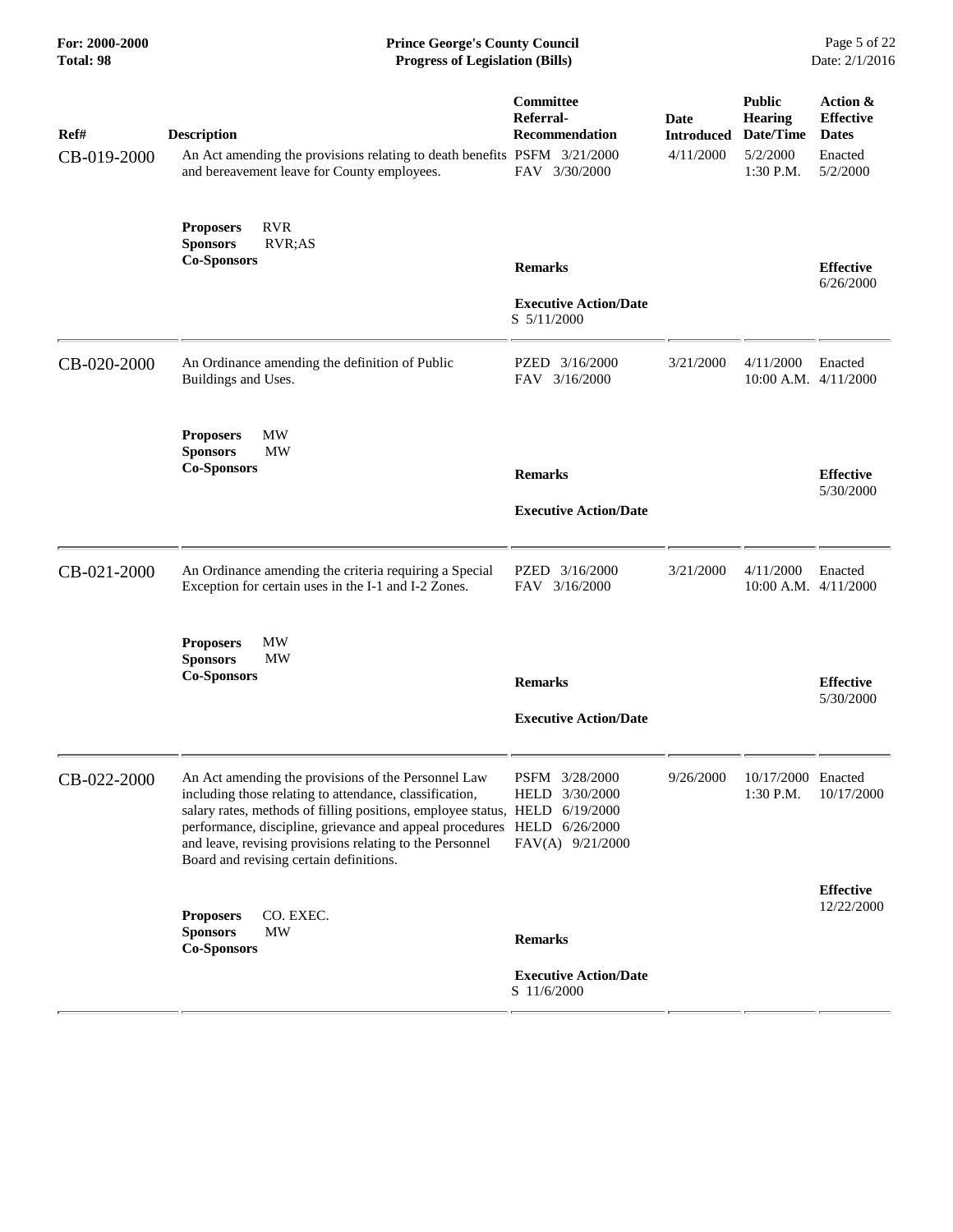## **For: 2000-2000 Prince George's County Council** Page 6 of 22<br> **Formal Page 6 of 22**<br> **Prince George's County Council** Page 6 of 22<br> **Progress of Legislation (Bills)** Date: 2/1/2016 **Total: 98 Progress of Legislation (Bills)**

| Ref#<br>CB-023-2000 | <b>Description</b><br>An Emergency Act concerning Fuel Surcharge for<br>Taxicab Rates providing a fuel cost rate surcharge for a<br>limited period of time.                                                                                                                           | Committee<br>Referral-<br><b>Recommendation</b><br>PSFM 3/28/2000<br>NR 3/30/2000 | Date<br><b>Introduced</b><br>3/28/2000 | <b>Public</b><br><b>Hearing</b><br>Date/Time<br>4/25/2000<br>1:30 P.M. | Action &<br><b>Effective</b><br><b>Dates</b> |
|---------------------|---------------------------------------------------------------------------------------------------------------------------------------------------------------------------------------------------------------------------------------------------------------------------------------|-----------------------------------------------------------------------------------|----------------------------------------|------------------------------------------------------------------------|----------------------------------------------|
|                     | WM<br><b>Proposers</b><br><b>WM</b><br><b>Sponsors</b><br><b>Co-Sponsors</b>                                                                                                                                                                                                          | <b>Remarks</b><br><b>Executive Action/Date</b>                                    |                                        |                                                                        | <b>Effective</b>                             |
| CB-024-2000         | An Emergency Act authorizing the establishment of a<br>fuel cost rate surcharge under certain conditions and<br>providing for the termination of this Act.                                                                                                                            | PSFM 3/28/2000<br>FAV(A) 3/30/2000                                                | 4/4/2000                               | 4/25/2000<br>1:30 P.M.                                                 | Enacted<br>4/25/2000                         |
|                     | CO. EXEC.<br><b>Proposers</b><br><b>Sponsors</b><br>DB;MW;PS;AS;RVR<br><b>Co-Sponsors</b>                                                                                                                                                                                             | <b>Remarks</b><br><b>Executive Action/Date</b><br>S 5/9/2000                      |                                        |                                                                        | <b>Effective</b><br>5/9/2000                 |
| CB-025-2000         | An Act to provide procedural and substantive rights to<br>employees for the protection of an employee's rights to<br>privacy, free speech, and free association and to provide<br>for sanctions for violations of such rights.                                                        | PSFM 4/4/2000<br>FAV(A) 6/26/2000                                                 | 6/27/2000                              | 7/25/2000<br>11:00 A.M. 7/25/2000                                      | Enacted                                      |
|                     | JE<br><b>Proposers</b><br>JE<br><b>Sponsors</b><br><b>Co-Sponsors</b>                                                                                                                                                                                                                 | <b>Remarks</b><br><b>Executive Action/Date</b><br>S 8/7/2000                      |                                        |                                                                        | <b>Effective</b><br>9/22/2000                |
| CB-026-2000         | An Act providing collective representation to employees PSFM 4/4/2000<br>not represented by a labor organization and providing an HELD 6/26/2000<br>employee - management conference board to facilitate<br>employee relations with non-union County employees.                       |                                                                                   |                                        |                                                                        |                                              |
|                     | <b>Proposers</b><br>JE<br><b>Sponsors</b><br><b>Co-Sponsors</b>                                                                                                                                                                                                                       | <b>Remarks</b><br><b>Executive Action/Date</b>                                    |                                        |                                                                        | <b>Effective</b>                             |
| CB-027-2000         | An Act amending the provisions pertaining to proposing<br>and taking adverse actions against employees, appeals<br>from adverse actions, hearing procedures of the Personnel<br>Board, the production of evidence and witnesses, and the<br>eligibility and award of attorney's fees. | PSFM 4/4/2000<br>$FAV(A)$ 6/26/2000                                               | 6/27/2000                              | 7/25/2000<br>11:00 A.M. 7/25/2000                                      | Enacted                                      |
|                     | JE<br><b>Proposers</b><br>JE<br><b>Sponsors</b><br><b>Co-Sponsors</b>                                                                                                                                                                                                                 | <b>Remarks</b><br><b>Executive Action/Date</b><br>S 8/7/2000                      |                                        |                                                                        | <b>Effective</b><br>9/22/2000                |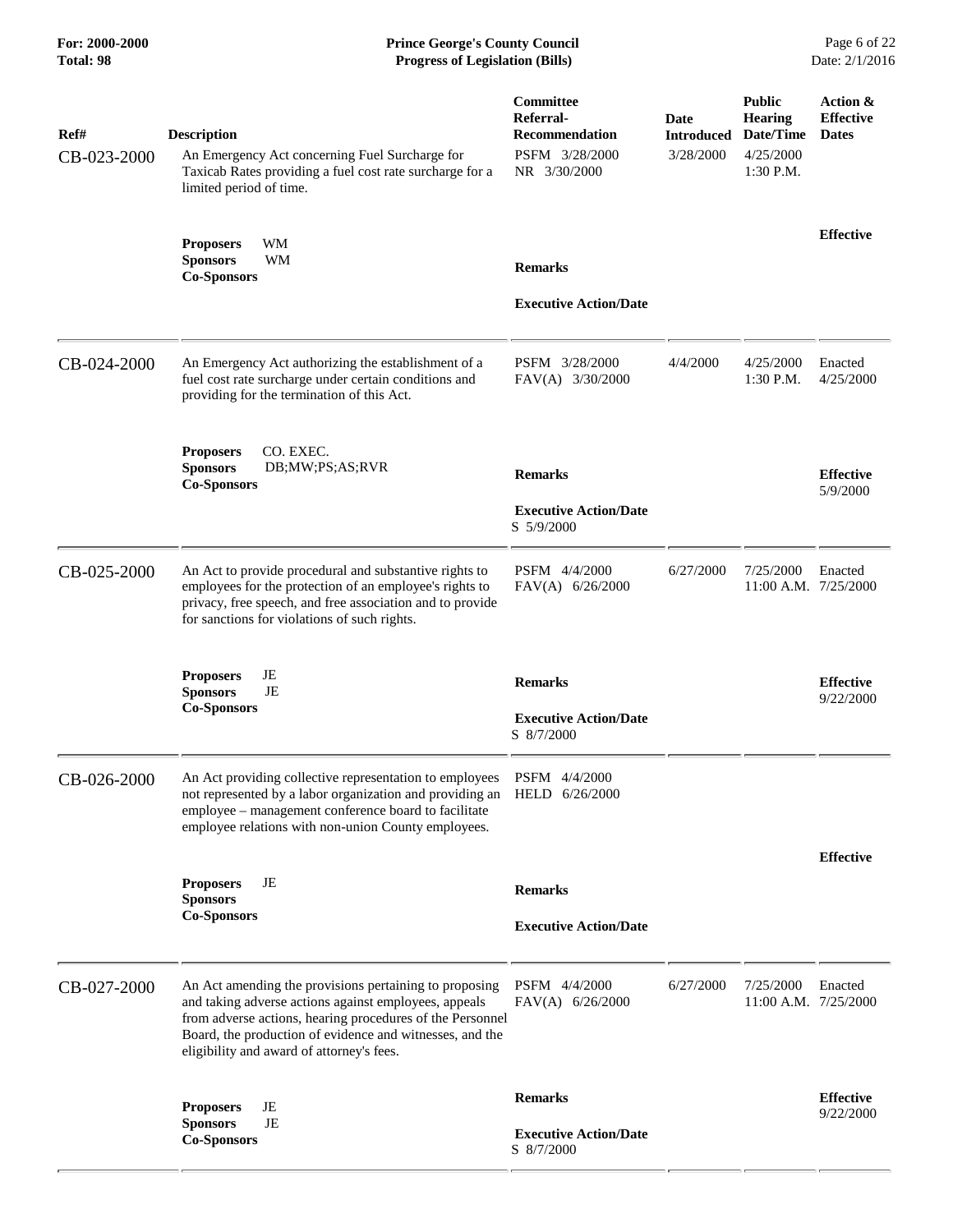| For: 2000-2000<br>Total: 98 | <b>Prince George's County Council</b><br>Date: 2/1/2016<br><b>Progress of Legislation (Bills)</b>                                                                                                                          |                                                               |           |                                                                |                                                                       |
|-----------------------------|----------------------------------------------------------------------------------------------------------------------------------------------------------------------------------------------------------------------------|---------------------------------------------------------------|-----------|----------------------------------------------------------------|-----------------------------------------------------------------------|
| Ref#<br>CB-028-2000         | <b>Description</b><br>Executive Order No. 1-2000 (Reorganizational Proposal) PSFM 4/4/2000<br>creating a new cabinet level department called The Office FAV 4/17/2000<br>of Information Technology and Communications.     | Committee<br>Referral-<br><b>Recommendation</b>               | Date      | <b>Public</b><br><b>Hearing</b><br><b>Introduced Date/Time</b> | Action &<br><b>Effective</b><br><b>Dates</b><br>Approved<br>4/25/2000 |
|                             | CO. EXEC.<br><b>Proposers</b><br><b>Sponsors</b><br><b>Co-Sponsors</b>                                                                                                                                                     | <b>Remarks</b><br><b>Executive Action/Date</b>                |           |                                                                | <b>Effective</b><br>5/30/2000                                         |
| CB-029-2000                 | An Ordinance prohibiting consolidated storage in the<br>C-M Zone, where this is currently permitted by special<br>exception, and imposing a height limitation on<br>consolidated storage structures in all zones.          | PZED 4/11/2000<br>FAV(A) 5/10/2000                            | 5/16/2000 | 6/27/2000<br>1:30 P.M.                                         | Enacted<br>6/27/2000                                                  |
|                             | AS<br><b>Proposers</b><br><b>Sponsors</b><br>AS:WM<br><b>Co-Sponsors</b>                                                                                                                                                   | <b>Remarks</b><br><b>Executive Action/Date</b>                |           |                                                                | <b>Effective</b><br>8/14/2000                                         |
| CB-030-2000                 | An Act amending the provisions of the Building Code<br>relating to temporary safeguards and emergency<br>measures.                                                                                                         | THE 4/11/2000<br>FAV 5/1/2000                                 | 5/9/2000  | 6/6/2000<br>$1:30$ P.M.                                        | Enacted<br>6/6/2000                                                   |
|                             | <b>Proposers</b><br>IG;TH;WM;PS;MW<br><b>Sponsors</b><br>IG;TH;WM;PS;MW<br><b>Co-Sponsors</b>                                                                                                                              | <b>Remarks</b><br><b>Executive Action/Date</b><br>S 6/20/2000 |           |                                                                | <b>Effective</b><br>8/7/2000                                          |
| CB-031-2000                 | An Act concerning Fiscal Year 2001 Current Expense<br>Budget and Capital Improvement Program for the Parking<br>Authority of Prince George's County.                                                                       |                                                               | 5/18/2000 |                                                                | Enacted<br>5/18/2000                                                  |
|                             | DB<br><b>Proposers</b><br><b>Sponsors</b><br>DB;JE;IG;TH;RVR;AS;PS;MW<br><b>Co-Sponsors</b>                                                                                                                                | <b>Remarks</b><br><b>Executive Action/Date</b><br>S 6/7/2000  |           |                                                                | <b>Effective</b><br>7/1/2000                                          |
| CB-032-2000                 | An Act approving the Prince George's County portion of<br>the Maryland-National Capital Park and Planning<br>Commission budget and making appropriations and<br>levying certain taxes for FY 2000-2001 for the<br>M-NCPPC. |                                                               | 5/18/2000 |                                                                | Enacted<br>5/18/2000                                                  |
|                             | DB<br><b>Proposers</b><br><b>Sponsors</b><br>DB;JE;IG;TH;RVR;AS;PS;MW<br><b>Co-Sponsors</b>                                                                                                                                | <b>Remarks</b><br><b>Executive Action/Date</b><br>S 6/7/2000  |           |                                                                | <b>Effective</b><br>7/1/2000                                          |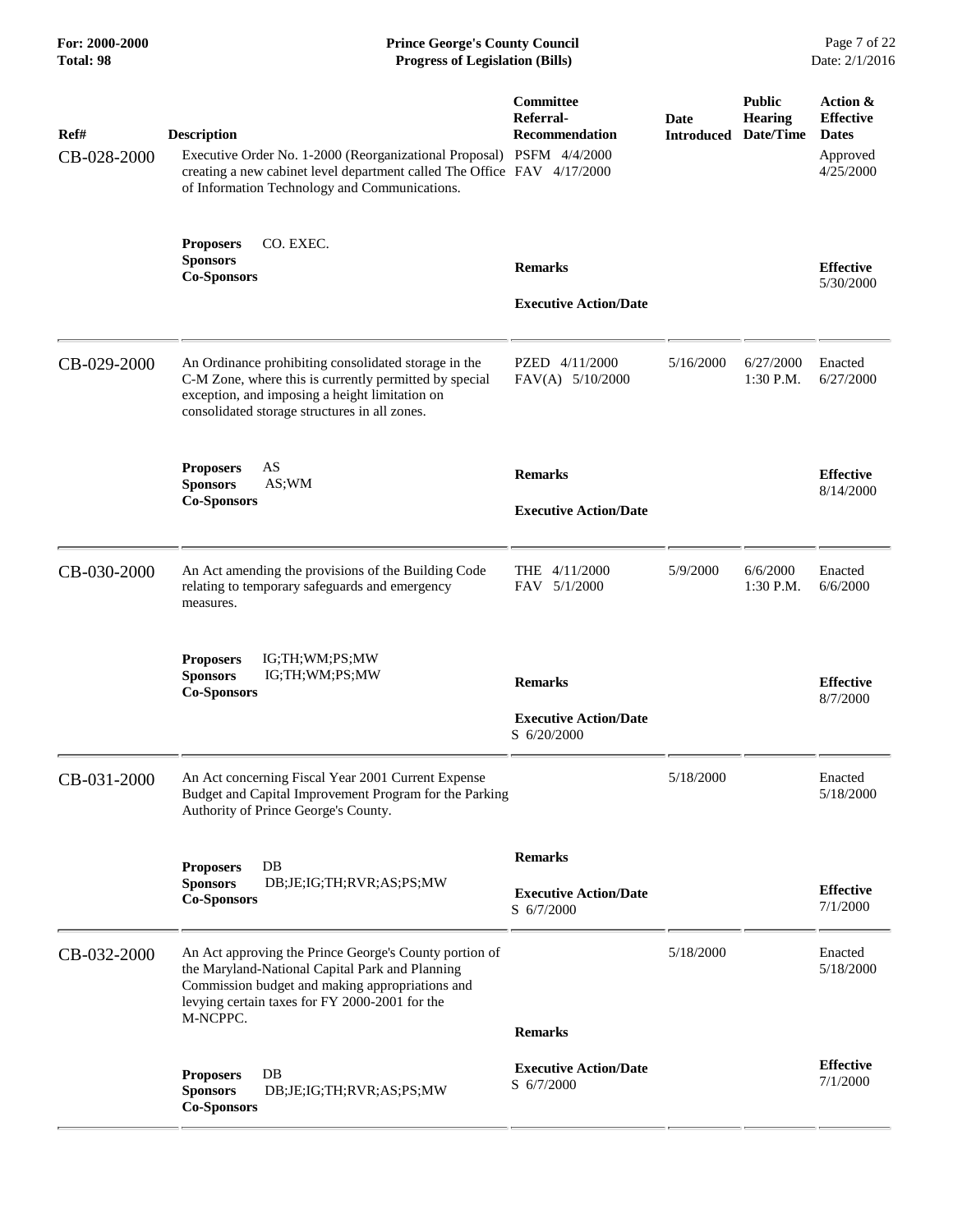| Ref#<br>CB-033-2000 | <b>Description</b><br>An Act concerning FY 2000-2001 Current Expense and<br>Capital Budgets.                                                                                                                                 | Committee<br>Referral-<br><b>Recommendation</b>                                                              | Date<br><b>Introduced</b><br>5/18/2000 | <b>Public</b><br><b>Hearing</b><br>Date/Time | Action &<br><b>Effective</b><br><b>Dates</b><br>Enacted<br>5/18/2000 |
|---------------------|------------------------------------------------------------------------------------------------------------------------------------------------------------------------------------------------------------------------------|--------------------------------------------------------------------------------------------------------------|----------------------------------------|----------------------------------------------|----------------------------------------------------------------------|
|                     | DB<br><b>Proposers</b><br><b>Sponsors</b><br>DB;JE;IG;TH;RVR;AS;PS;MW<br><b>Co-Sponsors</b>                                                                                                                                  | <b>Remarks</b><br><b>Executive Action/Date</b><br>S 6/7/2000                                                 |                                        |                                              | <b>Effective</b><br>7/1/2000                                         |
| CB-034-2000         | An Act amending the Housing Code provisions relating<br>to the temperature of domestic hot water.                                                                                                                            | THE 4/25/2000<br>FAV 5/11/2000                                                                               | 5/23/2000                              | 6/20/2000<br>1:30 P.M.                       | Enacted<br>6/20/2000                                                 |
|                     | JE<br><b>Proposers</b><br>JE<br><b>Sponsors</b><br><b>Co-Sponsors</b>                                                                                                                                                        | <b>Remarks</b><br><b>Executive Action/Date</b><br>S 7/12/2000                                                |                                        |                                              | <b>Effective</b><br>8/28/2000                                        |
| CB-035-2000         | An Ordinance concerning Commercial Recreational<br>Development on land leased from a public agency.                                                                                                                          | $C.0.W.$ 4/25/2000<br>FAV(A) 4/26/2000                                                                       | 5/2/2000                               | 5/23/2000<br>1:30 P.M.                       | Enacted<br>5/23/2000                                                 |
|                     | CO. EXEC.<br><b>Proposers</b><br><b>Sponsors</b><br>DB;MW;PS;TH;RVR<br><b>Co-Sponsors</b>                                                                                                                                    | <b>Remarks</b><br>See Also CB-36-2000 &<br>CR-19-2000<br><b>Executive Action/Date</b>                        |                                        |                                              | <b>Effective</b><br>7/10/2000                                        |
| CB-036-2000         | An Act approving a transfer of the title and control of<br>property known as the Capital Centre from the<br>Maryland-National Capital Park and Planning<br>Commission to the Revenue Authority of Prince George's<br>County. | $C.0.W.$ 4/25/2000<br>FAV 4/26/2000                                                                          | 5/2/2000                               | 5/23/2000<br>$1:30$ P.M.                     | Enacted<br>5/23/2000                                                 |
|                     | CO. EXEC.<br><b>Proposers</b><br><b>Sponsors</b><br>DB;RVR;MW;PS<br><b>Co-Sponsors</b>                                                                                                                                       | <b>Remarks</b><br>See also CB-35-2000 &<br>CR-19-2000<br><b>Executive Action/Date</b><br>$S \frac{6}{9}2000$ |                                        |                                              | <b>Effective</b><br>7/25/2000                                        |
| CB-037-2000         | Water Quality Bonds Maryland Water Quality Financing<br>Administration Loan authorizing the County to borrow<br>money and incur indebtedness in a principal amount not<br>exceeding \$6,100,000.                             | THE 4/25/2000<br>FAV 5/1/2000                                                                                | 4/25/2000                              | 5/16/2000<br>10:00 A.M. 5/16/2000            | Enacted                                                              |
|                     | CO. EXEC.<br><b>Proposers</b><br>DB;PS;MW<br><b>Sponsors</b><br><b>Co-Sponsors</b>                                                                                                                                           | <b>Remarks</b><br>See also CB-38 & 39-2000<br>and CR-21-2000<br><b>Executive Action/Date</b><br>S 5/16/2000  |                                        |                                              | <b>Effective</b><br>6/30/2000                                        |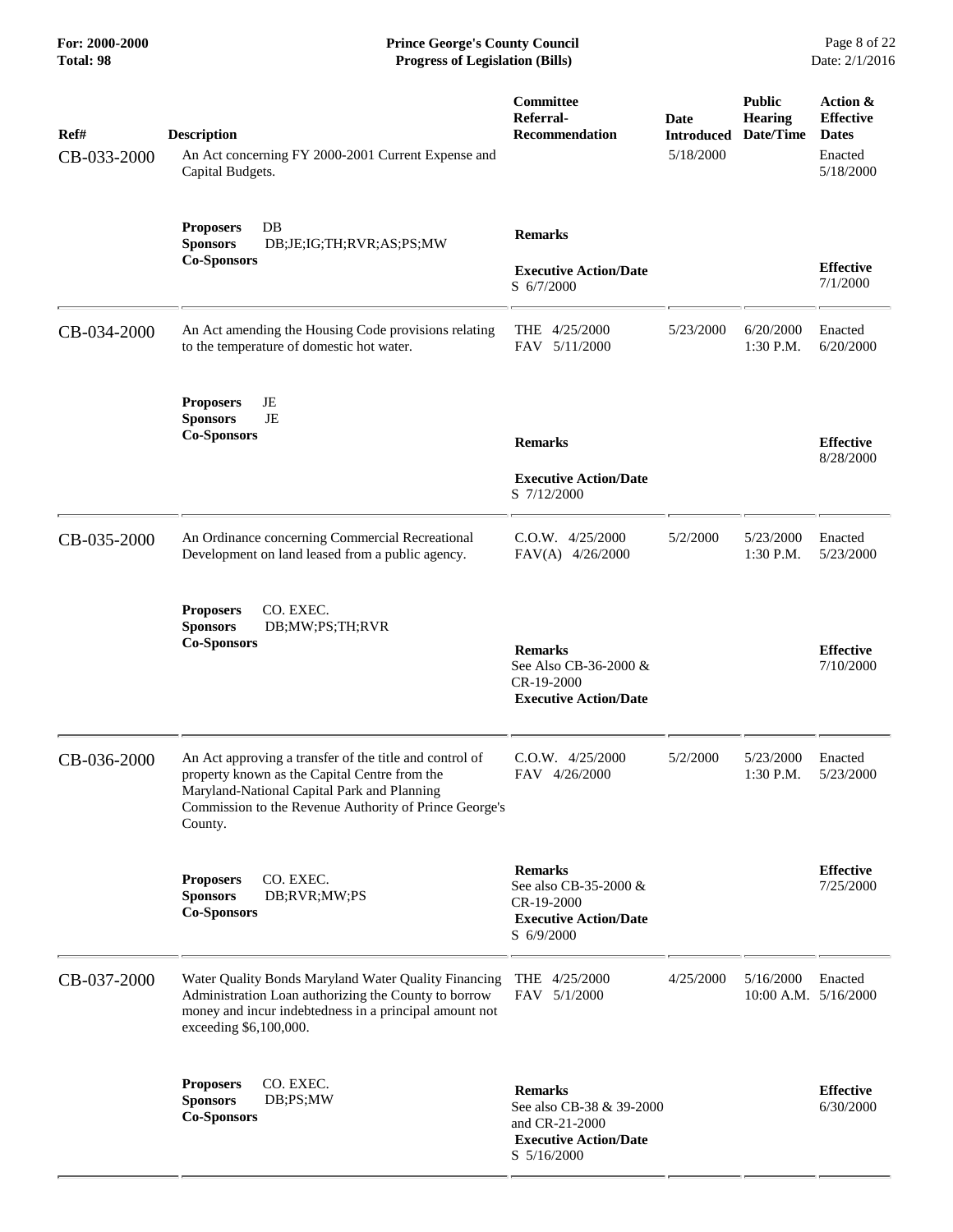| Ref#<br>CB-038-2000 | <b>Description</b><br>Water Quality Refunding Bonds Maryland Water Quality<br>Financing Administration authorizing the County to<br>borrow money and incur indebtedness in a principal<br>amount to exceeding \$6,550,000. | Committee<br>Referral-<br><b>Recommendation</b><br>THE 4/25/2000<br>FAV 5/1/2000                            | Date<br><b>Introduced</b><br>4/25/2000 | <b>Public</b><br><b>Hearing</b><br>Date/Time<br>5/16/2000<br>$10:00$ A.M. $5/16/2000$ | Action &<br><b>Effective</b><br><b>Dates</b><br>Enacted |
|---------------------|----------------------------------------------------------------------------------------------------------------------------------------------------------------------------------------------------------------------------|-------------------------------------------------------------------------------------------------------------|----------------------------------------|---------------------------------------------------------------------------------------|---------------------------------------------------------|
|                     | CO. EXEC.<br><b>Proposers</b><br><b>Sponsors</b><br>PS;MW<br><b>Co-Sponsors</b>                                                                                                                                            | <b>Remarks</b><br>See also CB-37 & 39-2000<br>and CR-21-2000<br><b>Executive Action/Date</b><br>S 5/16/2000 |                                        |                                                                                       | <b>Effective</b><br>6/30/2000                           |
| CB-039-2000         | Water Quality Refunding Bonds Maryland Water Quality<br>Financing Administration authorizing the County to<br>borrow money and incur indebtedness in a principal<br>amount not to exceed \$8,550,000.                      | THE 4/25/2000<br>FAV 5/1/2000                                                                               | 4/25/2000                              | 5/16/2000<br>10:00 A.M. 5/16/2000                                                     | Enacted                                                 |
|                     | CO. EXEC.<br><b>Proposers</b><br><b>Sponsors</b><br>PS;DB<br><b>Co-Sponsors</b>                                                                                                                                            | <b>Remarks</b><br>See also CB-37 & 38-2000<br>and CR-21-2000<br><b>Executive Action/Date</b><br>S 5/16/2000 |                                        |                                                                                       | <b>Effective</b><br>6/30/2000                           |
| CB-040-2000         | An Act amending or establishing licensing requirements<br>for Master Electricians, Journeyman Electricians,<br>Apprentice Electricians and Electrical Contractors.                                                         | THE 5/2/2000<br>HELD 5/11/2000<br>$FAV(A)$ 6/19/2000                                                        | 6/27/2000                              | 7/25/2000<br>$11:00$ A.M. $7/25/2000$                                                 | Enacted                                                 |
|                     | CO. EXEC.<br><b>Proposers</b><br><b>Sponsors</b><br><b>PS</b><br><b>Co-Sponsors</b>                                                                                                                                        | <b>Remarks</b><br><b>Executive Action/Date</b><br>S 8/7/2000                                                |                                        |                                                                                       | <b>Effective</b><br>9/22/2000                           |
| CB-041-2000         | An Act amending the Electrical Code and adopting the<br>1999 National Electrical Code.                                                                                                                                     | THE 5/2/2000<br>FAV 5/11/2000                                                                               | 5/23/2000                              | 6/20/2000<br>1:30 P.M.                                                                | Enacted<br>6/20/2000                                    |
|                     | <b>Proposers</b><br>CO. EXEC.<br>PS;JE<br><b>Sponsors</b><br><b>Co-Sponsors</b>                                                                                                                                            | <b>Remarks</b><br><b>Executive Action/Date</b><br>S 7/12/2000                                               |                                        |                                                                                       | <b>Effective</b><br>8/28/2000                           |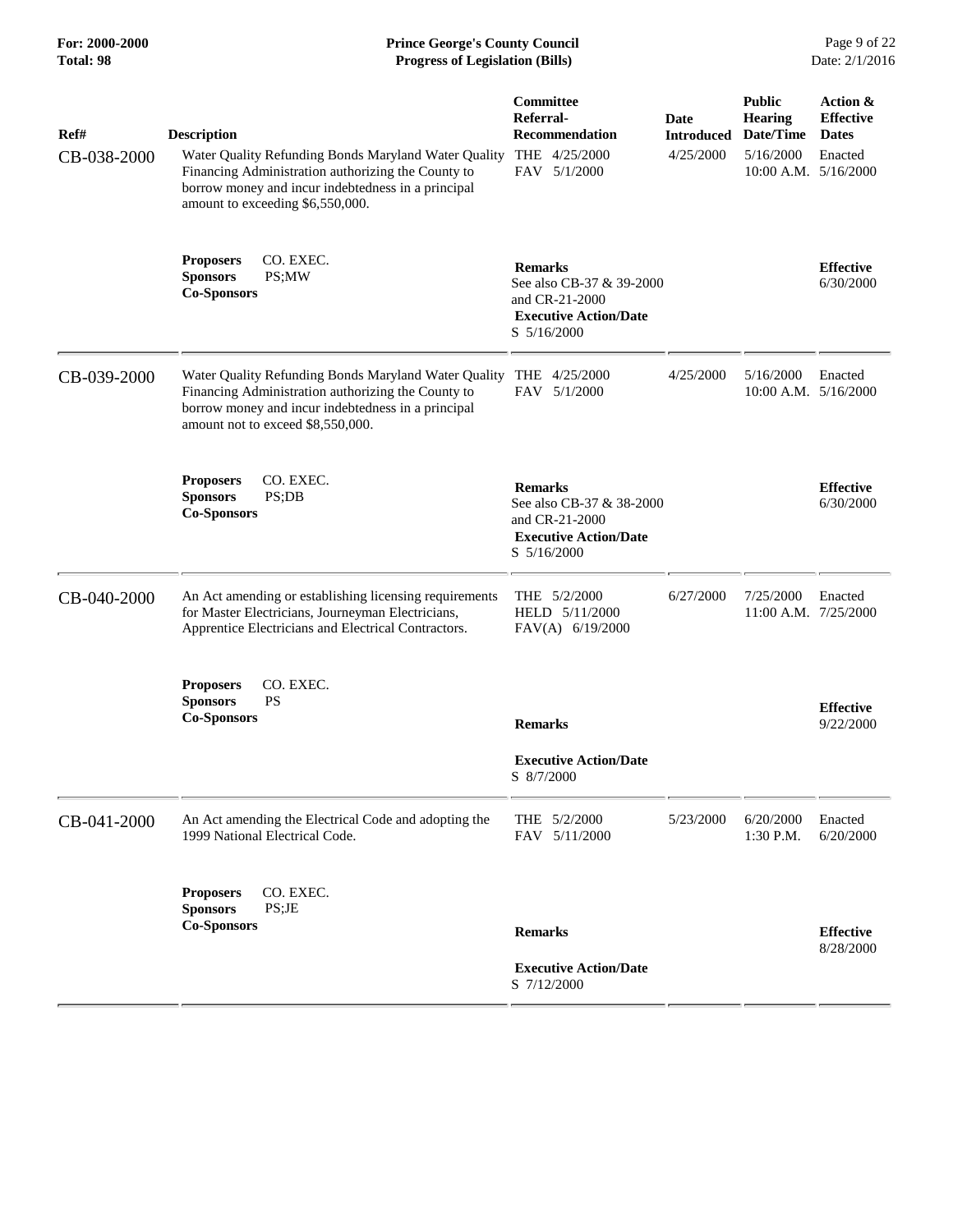## **For: 2000-2000 Prince George's County Council** Page 10 of 22<br> **Prince George's County Council** Page 10 of 22<br> **Progress of Legislation (Bills)** Date: 2/1/2016 **Total: 98 Progress of Legislation (Bills)**

| Ref#<br>CB-042-2000 | <b>Description</b><br>An Act granting a tax credit for certain real property<br>owned by a Boys and Girls Club chartered by the Prince<br>George's County Boys and Girls Club, Incorporated.                                        | Committee<br>Referral-<br><b>Recommendation</b><br>PSFM 5/9/2000<br>FAV 6/19/2000      | Date<br><b>Introduced</b><br>6/27/2000 | <b>Public</b><br><b>Hearing</b><br>Date/Time<br>7/25/2000<br>11:00 A.M. 7/25/2000 | Action &<br><b>Effective</b><br><b>Dates</b><br>Enacted |
|---------------------|-------------------------------------------------------------------------------------------------------------------------------------------------------------------------------------------------------------------------------------|----------------------------------------------------------------------------------------|----------------------------------------|-----------------------------------------------------------------------------------|---------------------------------------------------------|
|                     | <b>Proposers</b><br>WM<br><b>Sponsors</b><br><b>WM</b><br><b>Co-Sponsors</b>                                                                                                                                                        | <b>Remarks</b><br><b>Executive Action/Date</b><br>S 8/7/2000                           |                                        |                                                                                   | <b>Effective</b><br>9/22/2000                           |
| CB-043-2000         | An Act granting a cable franchise for the operation of a<br>cable television system in the County by prescribing<br>certain terms and conditions to be included in a franchise<br>agreement (Starpower Communications, L.L.C.).     | PSFM 5/9/2000<br>NR 11/2/2000                                                          | 10/24/2000                             | 11/21/2000 Enacted<br>1:30 P.M.                                                   | 11/21/2000                                              |
|                     | <b>Proposers</b><br>CO. EXEC.<br><b>Sponsors</b><br>DB<br><b>Co-Sponsors</b>                                                                                                                                                        | <b>Remarks</b><br><b>Executive Action/Date</b><br>S 12/14/2000                         |                                        |                                                                                   | <b>Effective</b><br>1/29/2001                           |
| CB-044-2000         | An Ordinance amending the definition of massage<br>establishment and defining certified massage therapist.                                                                                                                          | PZED 5/9/2000<br>FAV(A) 5/23/2000                                                      | 6/6/2000                               | 7/25/2000<br>11:00 A.M. 7/25/2000                                                 | Enacted                                                 |
|                     | AS<br><b>Proposers</b><br><b>Sponsors</b><br>AS<br><b>Co-Sponsors</b>                                                                                                                                                               | <b>Remarks</b><br><b>Executive Action/Date</b>                                         |                                        |                                                                                   | <b>Effective</b><br>9/11/2000                           |
| CB-045-2000         | An Ordinance permitting manufacture of modular<br>buildings, structural products made of clay, concrete,<br>glass, stone or similar materials, and adult day care in the $FAV(A)$ 6/7/2000<br>I-1 Zone under certain circumstances. | PZED 5/9/2000<br>HELD 5/23/2000                                                        | 6/27/2000                              | 7/25/2000<br>$11:00$ A.M.                                                         |                                                         |
|                     | <b>Proposers</b><br>DB<br>$DB$<br><b>Sponsors</b><br><b>Co-Sponsors</b>                                                                                                                                                             | <b>Remarks</b><br>7/25/00 Motion to<br>recommit failed<br><b>Executive Action/Date</b> |                                        |                                                                                   | <b>Effective</b>                                        |
| CB-046-2000         | A Charter Amendment to repeal Section 307A of the<br>Charter of Prince George's County, providing for term<br>limitations for the County Executive and members of the<br>County Council.                                            | C.O.W. 5/9/2000<br>HELD 6/20/2000                                                      |                                        |                                                                                   |                                                         |
|                     | IG<br><b>Proposers</b><br><b>Sponsors</b>                                                                                                                                                                                           | <b>Remarks</b>                                                                         |                                        |                                                                                   | <b>Effective</b>                                        |
|                     | <b>Co-Sponsors</b>                                                                                                                                                                                                                  | <b>Executive Action/Date</b>                                                           |                                        |                                                                                   |                                                         |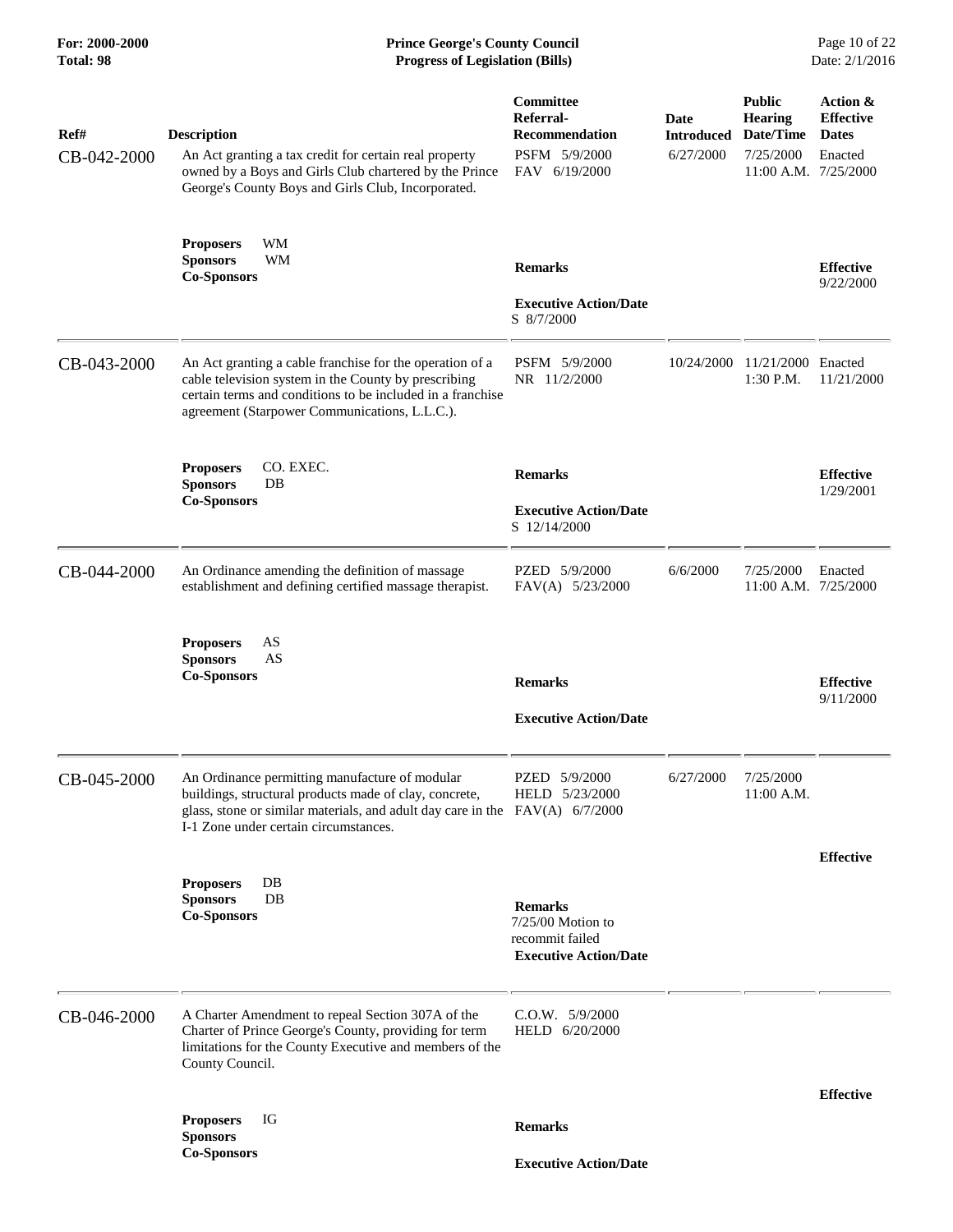| <b>Description</b>                                                                                                                                                                                                                                                                         | Committee<br>Referral-<br><b>Recommendation</b> | Date                                                                                      | <b>Public</b><br><b>Hearing</b><br>Date/Time | Action &<br><b>Effective</b><br><b>Dates</b>                                                                      |
|--------------------------------------------------------------------------------------------------------------------------------------------------------------------------------------------------------------------------------------------------------------------------------------------|-------------------------------------------------|-------------------------------------------------------------------------------------------|----------------------------------------------|-------------------------------------------------------------------------------------------------------------------|
| An Ordinance amending the definition and certain<br>requirements for a Metro Planned Community.                                                                                                                                                                                            | PZED 5/9/2000<br>$FAV(A)$ 6/7/2000              | 6/27/2000                                                                                 | 7/25/2000                                    | Enacted                                                                                                           |
| TH;AS<br><b>Proposers</b><br><b>Sponsors</b><br>TH;AS<br><b>Co-Sponsors</b>                                                                                                                                                                                                                |                                                 |                                                                                           |                                              | <b>Effective</b>                                                                                                  |
|                                                                                                                                                                                                                                                                                            | <b>Executive Action/Date</b>                    |                                                                                           |                                              | 9/11/2000                                                                                                         |
| An Emergency Act to modify the amount of the School<br>Facilities Surcharge, adding certain exemptions,<br>eliminating the credit against the surcharge for<br>moderately priced dwelling units, and making other<br>amendments concerning the surcharge, in accordance<br>with State law. | PZED 5/16/2000<br>FAV 5/23/2000                 | 6/6/2000                                                                                  | 6/27/2000                                    | Enacted                                                                                                           |
|                                                                                                                                                                                                                                                                                            | <b>Remarks</b>                                  |                                                                                           |                                              | <b>Effective</b>                                                                                                  |
| <b>Proposers</b><br>DB<br>DB<br><b>Sponsors</b><br><b>Co-Sponsors</b>                                                                                                                                                                                                                      | <b>Executive Action/Date</b><br>S 7/12/2000     |                                                                                           |                                              | 7/1/2000                                                                                                          |
| An Act to amend the provisions of the Code regulating<br>taxicabs; to provide for increased rates; to change terms<br>and duties of Taxicab Board Members and to amend<br>requirements for Certificates of Registration.                                                                   | PSFM 5/23/2000<br>FAV(A) 6/19/2000              | 6/27/2000                                                                                 | 7/25/2000<br>$2:00$ P.M.                     | Enacted<br>7/25/2000                                                                                              |
| <b>TH</b><br><b>Proposers</b><br><b>Sponsors</b><br><b>TH</b>                                                                                                                                                                                                                              | <b>Remarks</b>                                  |                                                                                           |                                              | <b>Effective</b><br>9/22/2000                                                                                     |
|                                                                                                                                                                                                                                                                                            | <b>Executive Action/Date</b><br>S 8/7/2000      |                                                                                           |                                              |                                                                                                                   |
| An Act authorizing the County to borrow an amount not<br>to exceed \$83,832,000 to finance various school<br>construction projects, and providing for issuance of such<br>bonds.                                                                                                           | $C.0.W.$ 5/23/2000<br>$FAV(A)$ 6/6/2000         | 6/6/2000                                                                                  | 6/27/2000                                    | Enacted                                                                                                           |
| CO. EXEC.<br><b>Proposers</b><br>DB;TH;WM;RVR;AS;MW<br><b>Sponsors</b>                                                                                                                                                                                                                     | <b>Remarks</b>                                  |                                                                                           |                                              | <b>Effective</b><br>8/28/2000                                                                                     |
|                                                                                                                                                                                                                                                                                            | <b>Executive Action/Date</b><br>S 7/12/2000     |                                                                                           |                                              |                                                                                                                   |
| The issuance and sale of General Obligation Bonds to<br>not to exceed \$119,307,000.                                                                                                                                                                                                       | $C.0.W.$ $5/23/2000$                            | 6/6/2000                                                                                  | 6/27/2000                                    | Enacted                                                                                                           |
| CO. EXEC.<br><b>Proposers</b><br><b>Sponsors</b><br>DB;TH;WM;RVR;AS;MW                                                                                                                                                                                                                     |                                                 |                                                                                           |                                              |                                                                                                                   |
|                                                                                                                                                                                                                                                                                            | <b>Remarks</b>                                  |                                                                                           |                                              | <b>Effective</b>                                                                                                  |
|                                                                                                                                                                                                                                                                                            | <b>Co-Sponsors</b><br><b>Co-Sponsors</b>        | <b>Remarks</b><br>finance School and County Capital Projects in an amount FAV(A) 6/6/2000 |                                              | <b>Introduced</b><br>11:00 A.M. 7/25/2000<br>10:30 A.M. 6/27/2000<br>10:30 A.M. 6/27/2000<br>10:30 A.M. 6/27/2000 |

 **Executive Action/Date** S 7/12/2000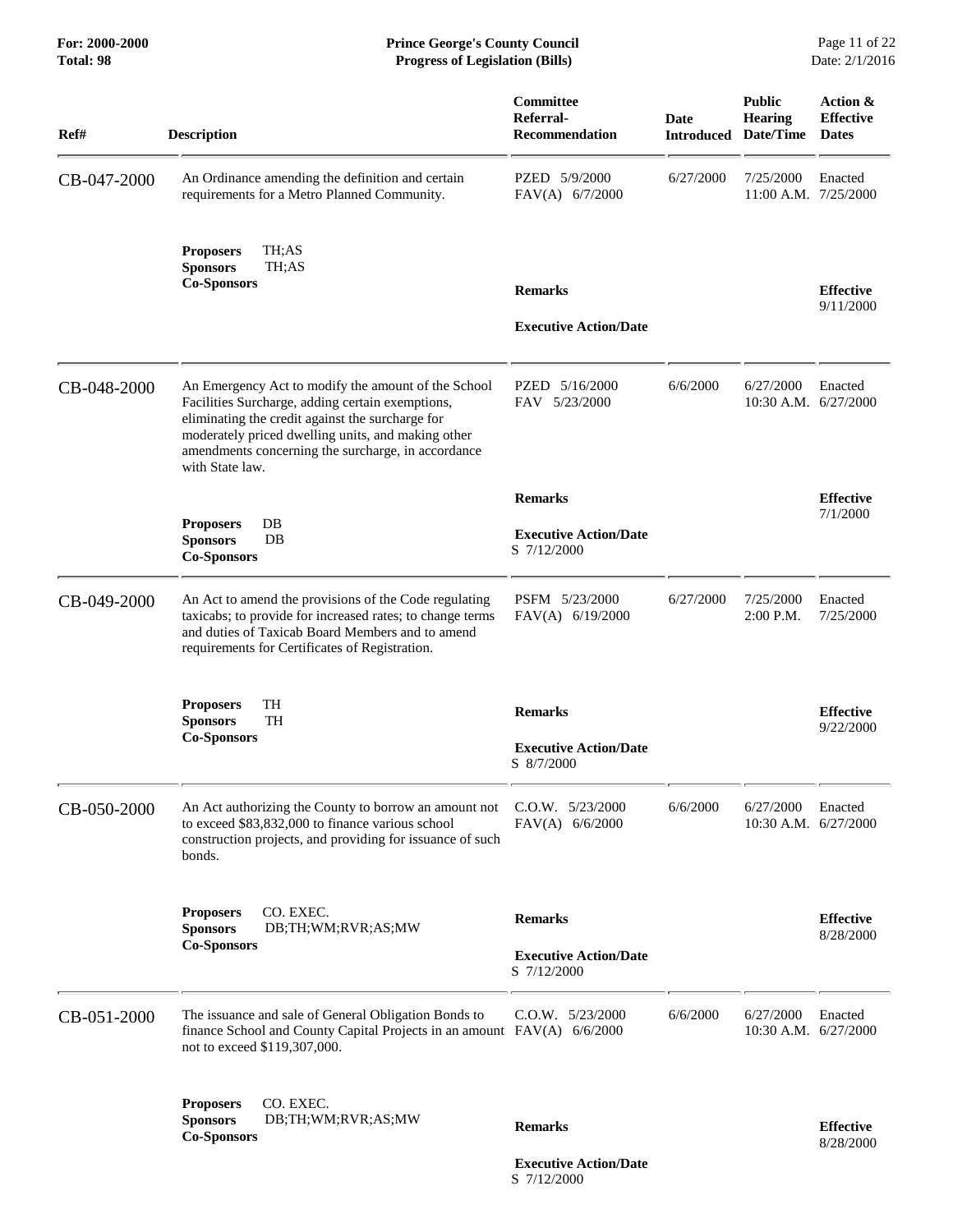| Ref#        | <b>Description</b>                                                                                                                                                                                                                                      | Committee<br>Referral-<br><b>Recommendation</b>                                                         | Date<br><b>Introduced</b> | <b>Public</b><br><b>Hearing</b><br>Date/Time | Action &<br><b>Effective</b><br><b>Dates</b> |
|-------------|---------------------------------------------------------------------------------------------------------------------------------------------------------------------------------------------------------------------------------------------------------|---------------------------------------------------------------------------------------------------------|---------------------------|----------------------------------------------|----------------------------------------------|
| CB-052-2000 | The Issuance and Sale of General Obligation Stormwater<br>Management Bonds in an amount not to exceed<br>\$5,646,000.                                                                                                                                   | $C.0.W.$ $5/23/2000$<br>FAV 6/6/2000                                                                    | 6/6/2000                  | 6/27/2000<br>10:30 A.M. 6/27/2000            | Enacted                                      |
|             | CO. EXEC.<br><b>Proposers</b><br><b>Sponsors</b><br>DB;TH;WM;RVR;AS;MW<br><b>Co-Sponsors</b>                                                                                                                                                            | <b>Remarks</b><br><b>Executive Action/Date</b><br>S 7/12/2000                                           |                           |                                              | <b>Effective</b><br>8/28/2000                |
| CB-053-2000 | Borrowing to finance Capital Projects for Public Safety<br>Facilities in an amount not to exceed \$15,387,000, and<br>providing for the issuance of such bonds subject to<br>referendum of the legal voters of the County.                              | $C.0.W.$ $5/23/2000$<br>FAV 6/6/2000                                                                    | 6/6/2000                  | 6/27/2000<br>10:30 A.M. 6/27/2000            | Enacted                                      |
|             | <b>Proposers</b><br>CO. EXEC.<br><b>Sponsors</b><br>DB;TH;WM;RVR;AS;MW<br><b>Co-Sponsors</b>                                                                                                                                                            | <b>Remarks</b><br>Approved at referendum<br>on 11/7/2000<br><b>Executive Action/Date</b><br>S 7/12/2000 |                           |                                              | <b>Effective</b><br>12/8/2000                |
| CB-054-2000 | Borrowing to finance Capital Projects for Prince George's C.O.W. 5/23/2000<br>Community College in an amount not to exceed<br>\$18,500,000, and providing for the issuance of such<br>bonds subject to referendum of the legal voters of the<br>County. | FAV 6/6/2000                                                                                            | 6/6/2000                  | 6/27/2000<br>10:30 A.M. 6/27/2000            | Enacted                                      |
|             | CO. EXEC.<br><b>Proposers</b><br><b>Sponsors</b><br>DB;TH;WM;RVR;AS;MW<br><b>Co-Sponsors</b>                                                                                                                                                            | <b>Remarks</b><br>Approved at referendum<br>on 11/7/2000<br><b>Executive Action/Date</b><br>S 7/12/2000 |                           |                                              | <b>Effective</b><br>12/8/2000                |
| CB-055-2000 | Borrowing to finance Capital Projects for Library<br>Facilities in an amount not to exceed \$2,968,000, and<br>providing for the issuance of such bonds subject to<br>referendum of the legal voters of the County.                                     | C.O.W. 5/23/2000<br>FAV 6/6/2000                                                                        | 6/6/2000                  | 6/27/2000<br>10:30 A.M. 6/27/2000            | Enacted                                      |
|             | CO. EXEC.<br><b>Proposers</b><br><b>Sponsors</b><br>DB;TH;WM;RVR;AS;MW<br><b>Co-Sponsors</b>                                                                                                                                                            | <b>Remarks</b><br>Approved at referendum<br>on 11/7/2000<br><b>Executive Action/Date</b><br>S 7/12/2000 |                           |                                              | <b>Effective</b><br>12/8/2000                |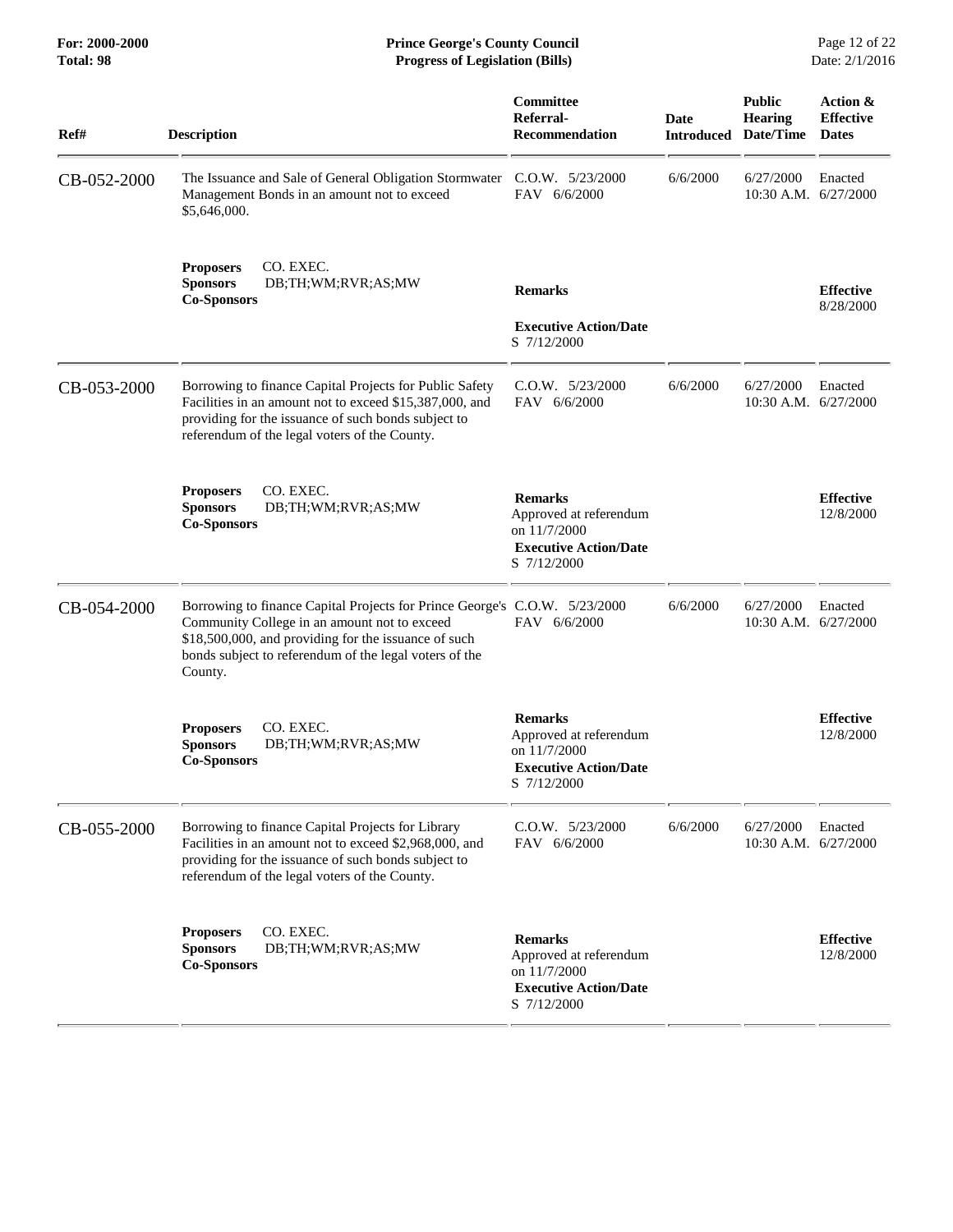| Ref#        | <b>Description</b>                                                                                                                                                                                                                                                            | Committee<br>Referral-<br><b>Recommendation</b>                                                         | Date<br><b>Introduced</b> | <b>Public</b><br><b>Hearing</b><br>Date/Time | Action &<br><b>Effective</b><br><b>Dates</b> |
|-------------|-------------------------------------------------------------------------------------------------------------------------------------------------------------------------------------------------------------------------------------------------------------------------------|---------------------------------------------------------------------------------------------------------|---------------------------|----------------------------------------------|----------------------------------------------|
| CB-056-2000 | Borrowing to finance Capital Projects for Public Works<br>and Transportation Facilities in an amount not to exceed<br>\$117,516,000, and providing for the issuance of such<br>bonds.                                                                                         | C.O.W. 5/23/2000<br>FAV 6/6/2000                                                                        | 6/6/2000                  | 6/27/2000<br>10:30 A.M. $6/27/2000$          | Enacted                                      |
|             | CO. EXEC.<br><b>Proposers</b><br><b>Sponsors</b><br>DB;TH;WM;RVR;AS;MW<br><b>Co-Sponsors</b>                                                                                                                                                                                  | <b>Remarks</b><br>Approved at referendum<br>on 11/7/2000<br><b>Executive Action/Date</b><br>S 7/12/2000 |                           |                                              | <b>Effective</b><br>12/8/2000                |
| CB-057-2000 | Borrowing to finance Capital Projects for County<br>Buildings in an amount not to exceed \$17,726,000, and<br>providing for the issuance of such bonds subject to<br>referendum of the legal voters of the County.                                                            | C.O.W. 5/23/2000<br>FAV 6/6/2000                                                                        | 6/6/2000                  | 6/27/2000<br>10:30 A.M. 6/27/2000            | Enacted                                      |
|             | CO. EXEC.<br><b>Proposers</b><br><b>Sponsors</b><br>DB;TH;WM;RVR;AS;MW<br><b>Co-Sponsors</b>                                                                                                                                                                                  | <b>Remarks</b><br>Approved at referendum<br>on 11/7/2000<br><b>Executive Action/Date</b><br>S 7/12/2000 |                           |                                              | <b>Effective</b><br>12/8/2000                |
| CB-058-2000 | An Ordinance allowing a private airstrip in a residential<br>zone to continue as a permitted use, if it was located on<br>90 or more acres when first permitted and the acreage was<br>reduced by a public entity's land acquisition.                                         | PZED 5/23/2000<br>$FAV(A)$ 6/19/2000                                                                    | 6/27/2000                 | 7/25/2000<br>11:00 A.M. 7/25/2000            | Enacted                                      |
|             | <b>Proposers</b><br>JE<br>JE<br><b>Sponsors</b><br><b>Co-Sponsors</b>                                                                                                                                                                                                         | <b>Remarks</b><br><b>Executive Action/Date</b>                                                          |                           |                                              | <b>Effective</b><br>9/11/2000                |
| CB-059-2000 | An Ordinance modifying under certain circumstances the PZED 5/23/2000<br>minimum acreage requirement, modifying the outdoor<br>playground requirement in commercial and industrial<br>zones for certain special education private schools; and<br>making minor style changes. | FAV(A) 6/19/2000                                                                                        | 6/27/2000                 | 7/25/2000<br>$11:00$ A.M. $7/25/2000$        | Enacted                                      |
|             | <b>Proposers</b><br>JE<br>JE<br><b>Sponsors</b><br><b>Co-Sponsors</b>                                                                                                                                                                                                         | <b>Remarks</b><br><b>Executive Action/Date</b>                                                          |                           |                                              | <b>Effective</b><br>9/11/2000                |
| CB-060-2000 | An Act appropriating to the General Fund various<br>revenues to provide for costs that were not anticipated in<br>the Approved Fiscal Year 1999-2000 (Office of the<br>Sheriff).                                                                                              | C.O.W. 5/23/2000<br>$FAV(A)$ 6/6/2000                                                                   | 6/6/2000                  | 6/27/2000<br>10:30 A.M. 6/27/2000            | Enacted                                      |
|             | <b>Proposers</b><br>CO. EXEC.<br><b>Sponsors</b><br>DB;TH;WM;RVR;AS;MW<br><b>Co-Sponsors</b>                                                                                                                                                                                  | <b>Remarks</b><br><b>Executive Action/Date</b><br>S 7/12/2000                                           |                           |                                              | <b>Effective</b><br>8/28/2000                |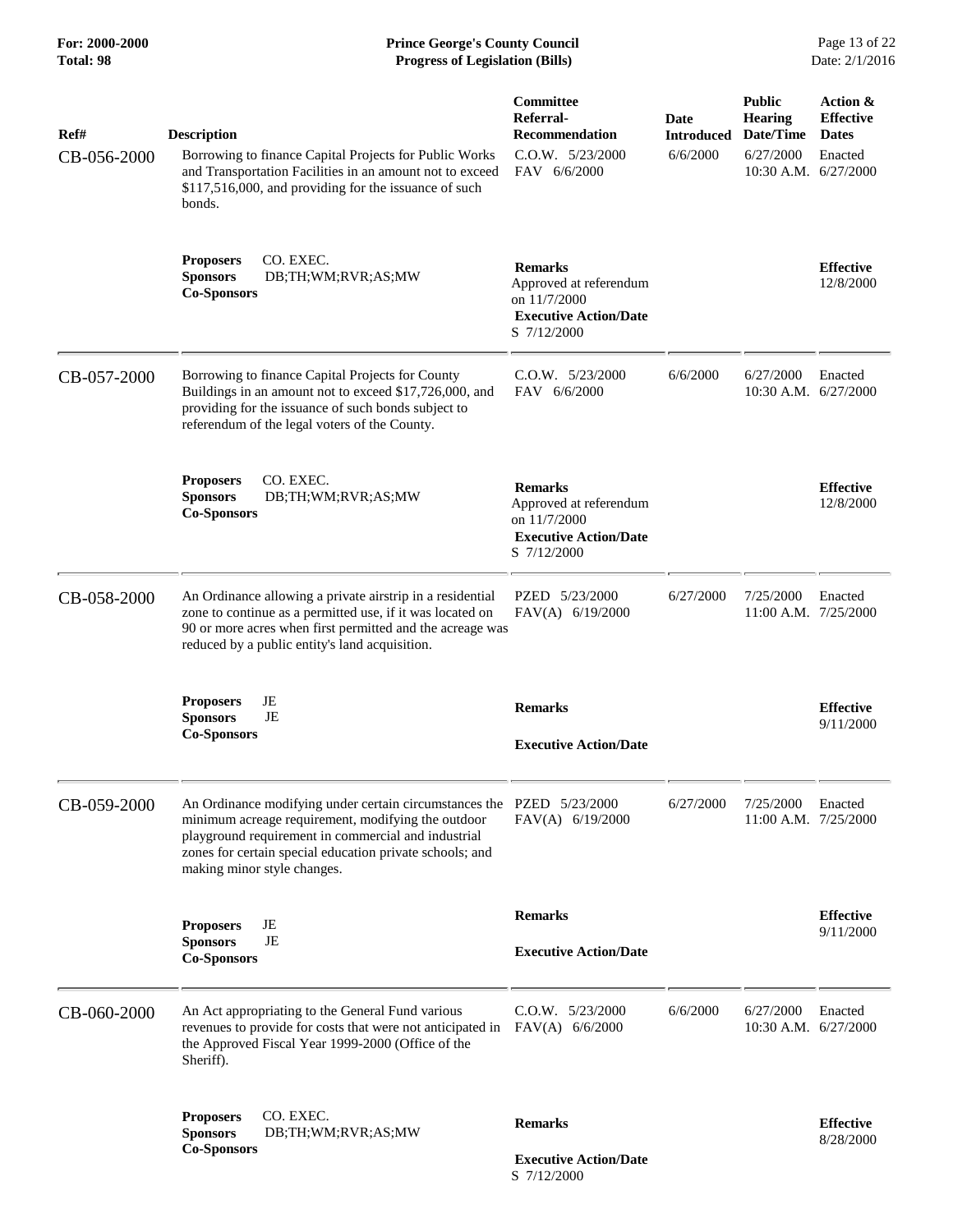| Ref#        | <b>Description</b>                                                                                                                                                                                                                                                                                                                                              | Committee<br>Referral-<br><b>Recommendation</b>                                                        | <b>Date</b><br><b>Introduced</b> | <b>Public</b><br><b>Hearing</b><br>Date/Time | Action &<br><b>Effective</b><br><b>Dates</b> |
|-------------|-----------------------------------------------------------------------------------------------------------------------------------------------------------------------------------------------------------------------------------------------------------------------------------------------------------------------------------------------------------------|--------------------------------------------------------------------------------------------------------|----------------------------------|----------------------------------------------|----------------------------------------------|
| CB-061-2000 | An Act establishing a special assessment tax rate for<br>commercial properties & uses for garbage & trash dispo-<br>sition; clarifying language on residential rate reduction;<br>adjusting residential & commercial fee rates; providing<br>that residential fee limitation is contingent on existence $\&$<br>implementation of commercial fee; complies with | THE 6/6/2000<br>FAV(A) 6/19/2000                                                                       | 6/27/2000                        | 7/25/2000<br>$11:00$ A.M. $7/25/2000$        | Enacted                                      |
|             | Charter.<br><b>Proposers</b><br>DB;AS;PS;MW<br><b>Sponsors</b><br>DB;AS;PS;MW<br><b>Co-Sponsors</b>                                                                                                                                                                                                                                                             | <b>Remarks</b><br>Approved at referendum<br>on 11/7/2000<br><b>Executive Action/Date</b><br>S 8/7/2000 |                                  |                                              | <b>Effective</b><br>12/8/2000                |
| CB-062-2000 | An Ordinance requiring telecommunication towers and<br>related facilities to meet the same requirements as<br>television and radio facilities in Comprehensive Design<br>Zones.                                                                                                                                                                                 | PZED 6/6/2000<br>FAV(A) 6/19/2000                                                                      | 6/27/2000                        | 7/25/2000<br>$11:00$ A.M. $9/26/2000$        | Enacted                                      |
|             | AS<br><b>Proposers</b><br><b>Sponsors</b><br>AS<br><b>Co-Sponsors</b>                                                                                                                                                                                                                                                                                           | <b>Remarks</b><br><b>Executive Action/Date</b>                                                         |                                  |                                              | <b>Effective</b><br>11/13/2000               |
| CB-063-2000 | An Act appropriating to the General Fund revenue in<br>excess of budget estimates to provide funds for costs that FAV 6/6/2000<br>were not anticipated in the approved FY 1999-2000<br>budget for various agencies and to transfer surplus<br>appropriations reflecting savings from various County<br>Departments.                                             | C.O.W. 6/6/2000                                                                                        | 6/6/2000                         | 6/27/2000<br>10:30 A.M. 6/27/2000            | Enacted                                      |
|             | CO. EXEC.<br><b>Proposers</b><br>DB;TH;WM;RVR;AS;MW<br><b>Sponsors</b>                                                                                                                                                                                                                                                                                          | <b>Remarks</b><br><b>Executive Action/Date</b>                                                         |                                  |                                              | <b>Effective</b><br>8/28/2000                |
|             | <b>Co-Sponsors</b>                                                                                                                                                                                                                                                                                                                                              | S 7/12/2000                                                                                            |                                  |                                              |                                              |
| CB-064-2000 | An Act renewing the declaration of certain parcels of<br>County property as surplus and approving the County<br>Executive's plan for disposal of such parcels.                                                                                                                                                                                                  | PSFM 6/6/2000<br>FAV 6/19/2000                                                                         | 6/27/2000                        | 7/25/2000<br>11:00 A.M. 7/25/2000            | Enacted                                      |
|             | CO. EXEC.<br><b>Proposers</b><br><b>Sponsors</b><br>PS;MW;RVR<br><b>Co-Sponsors</b>                                                                                                                                                                                                                                                                             | <b>Remarks</b><br><b>Executive Action/Date</b>                                                         |                                  |                                              | <b>Effective</b><br>9/22/2000                |
|             |                                                                                                                                                                                                                                                                                                                                                                 | S 8/7/2000                                                                                             |                                  |                                              |                                              |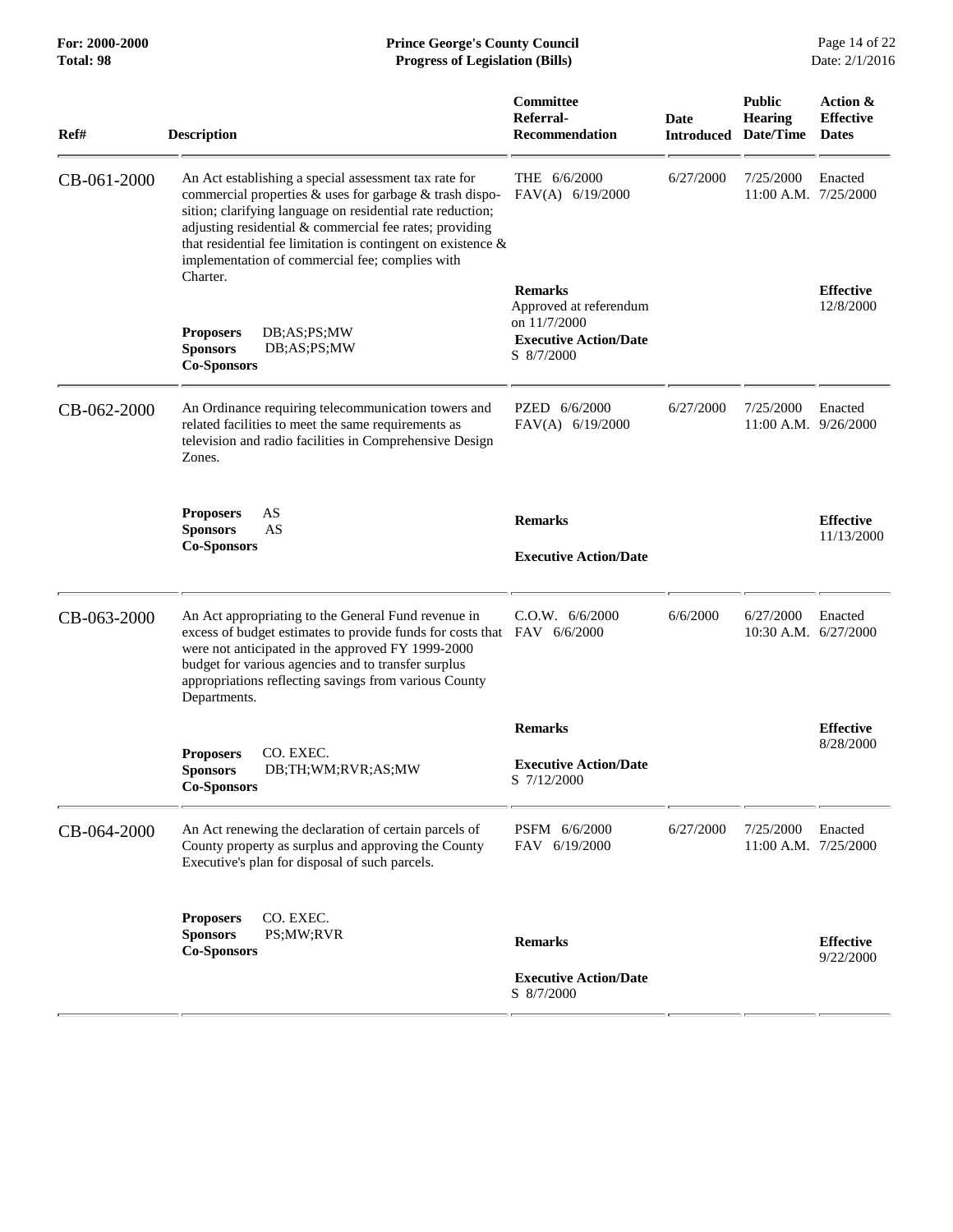| Ref#<br>CB-065-2000 | <b>Description</b><br>An Ordinance establishing dimensional and locational<br>standards for wireless telecommunications antenna and<br>deleting obsolete technical language.                                                                                                                                                       | Committee<br>Referral-<br><b>Recommendation</b><br>PZED 6/6/2000<br>$FAV(A)$ 10/4/2000 | Date<br><b>Introduced</b><br>10/17/2000 | <b>Public</b><br><b>Hearing</b><br>Date/Time<br>11/14/2000<br>$1:45$ P.M. | Action &<br><b>Effective</b><br><b>Dates</b><br>Enacted<br>11/14/2000 |
|---------------------|------------------------------------------------------------------------------------------------------------------------------------------------------------------------------------------------------------------------------------------------------------------------------------------------------------------------------------|----------------------------------------------------------------------------------------|-----------------------------------------|---------------------------------------------------------------------------|-----------------------------------------------------------------------|
|                     | <b>Proposers</b><br>JE<br>JE<br><b>Sponsors</b><br><b>Co-Sponsors</b>                                                                                                                                                                                                                                                              | <b>Remarks</b><br><b>Executive Action/Date</b>                                         |                                         |                                                                           | <b>Effective</b><br>1/2/2001                                          |
| CB-066-2000         | An Act assigning a certain existing class of work to the<br>bargaining unit represented by Prince George's County<br>Police Civilian Employees Association and amending the<br>classification plan.                                                                                                                                | PSFM 6/20/2000<br>FAV 6/26/2000                                                        | 6/27/2000                               | 7/25/2000<br>11:00 A.M. 7/25/2000                                         | Enacted                                                               |
|                     | <b>Proposers</b><br>CO. EXEC.<br>JE;DB<br><b>Sponsors</b><br><b>Co-Sponsors</b>                                                                                                                                                                                                                                                    | <b>Remarks</b><br>See also CR-35-2000<br><b>Executive Action/Date</b><br>S 8/7/2000    |                                         |                                                                           | <b>Effective</b><br>9/22/2000                                         |
| CB-067-2000         | An Act appropriating additional revenue from available<br>and uncommitted fund balances to the Drug Enforcement FAV 6/26/2000<br>and Education Special Revenue Fund and to provide<br>funds for costs that were not anticipated in the Approved<br>FY 1999-2000 Budget for Drug Enforcement and<br>Education Special Revenue Fund. | PSFM 6/20/2000                                                                         | 6/27/2000                               | 7/25/2000<br>$11:00$ A.M. $7/25/2000$                                     | Enacted                                                               |
|                     | CO. EXEC.<br><b>Proposers</b><br><b>Sponsors</b><br>AS;DB;MW<br><b>Co-Sponsors</b>                                                                                                                                                                                                                                                 | <b>Remarks</b><br>Retroactive provisions<br><b>Executive Action/Date</b><br>S 8/7/2000 |                                         |                                                                           | <b>Effective</b><br>9/22/2000                                         |
| CB-068-2000         | A Subdivision Bill clarifying that the Planning Board<br>must mail notices of its decisions to persons of record and FAV 7/20/2000<br>that the mailing commences the time when Board<br>decisions may be appealed to or called up for review by<br>the District Council.                                                           | PZED 6/27/2000                                                                         | 7/25/2000                               | 9/6/2000<br>$11:00$ A.M. $9/6/2000$                                       | Enacted                                                               |
|                     | <b>Proposers</b><br>WM<br><b>Sponsors</b><br>WM<br><b>Co-Sponsors</b>                                                                                                                                                                                                                                                              | <b>Remarks</b><br><b>Executive Action/Date</b><br>S 9/21/2000                          |                                         |                                                                           | <b>Effective</b><br>10/23/2000                                        |
| CB-069-2000         | An Ordinance clarifying that the Planning Board must<br>mail notices of its decisions to persons of record and that FAV(A) 7/20/2000<br>the mailing commences the time when Board decisions<br>may be appealed to or called up for review by the District<br>Council.                                                              | PZED 6/27/2000                                                                         | 7/25/2000                               | 9/6/2000<br>$11:00$ A.M. $9/6/2000$                                       | Enacted                                                               |
|                     | WM<br><b>Proposers</b><br><b>Sponsors</b><br><b>WM</b><br><b>Co-Sponsors</b>                                                                                                                                                                                                                                                       | <b>Remarks</b><br><b>Executive Action/Date</b>                                         |                                         |                                                                           | <b>Effective</b><br>10/23/2000                                        |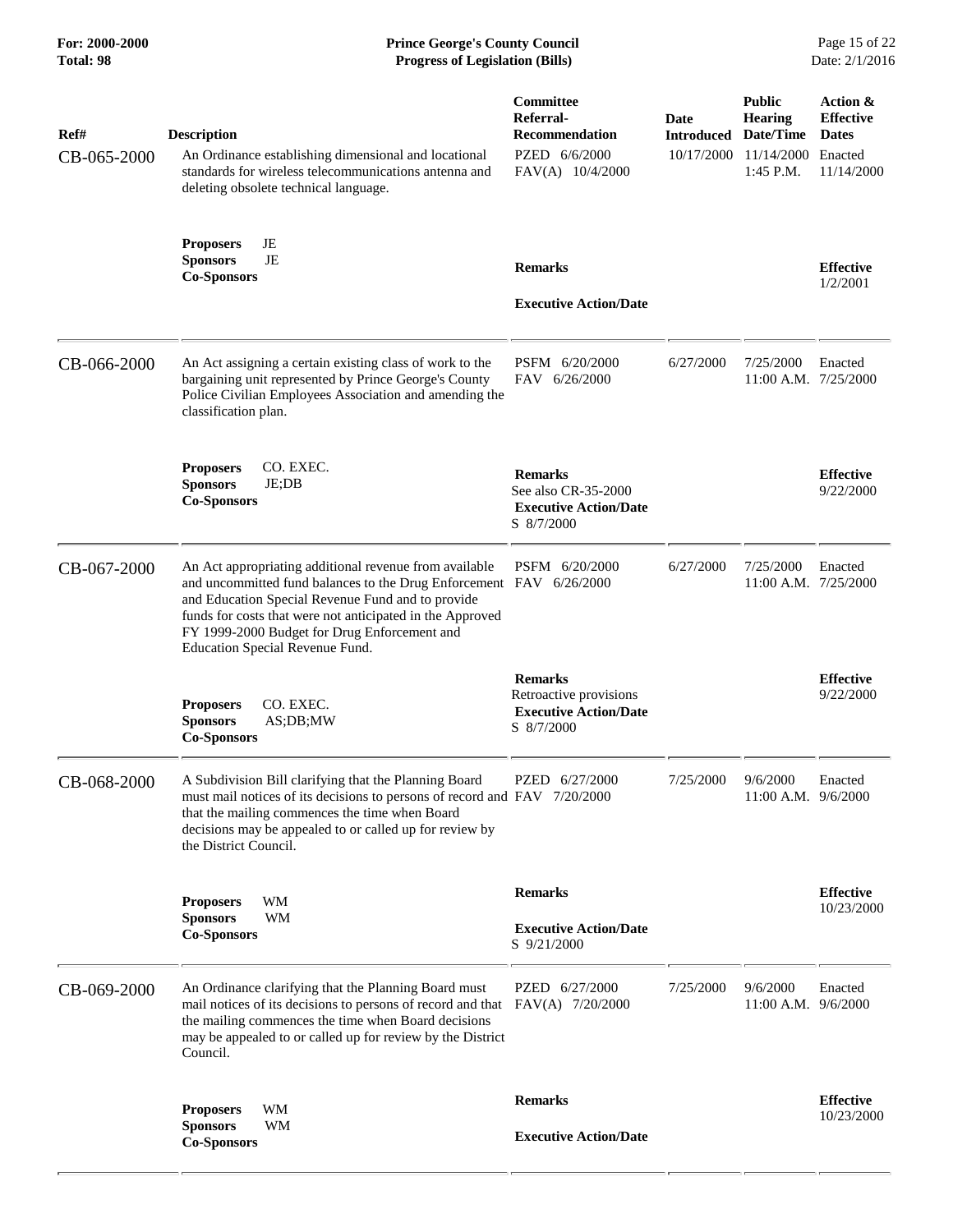| Ref#<br>CB-070-2000 | <b>Description</b><br>A Charter Amendment to amend that portion of Section<br>307A of the Charter of Prince George's County,<br>providing for term limitations for the County Executive.                                                                                                                                                      | Committee<br>Referral-<br><b>Recommendation</b><br>C.O.W. 6/27/2000<br>FAV 7/11/2000   | Date<br><b>Introduced</b><br>6/27/2000 | <b>Public</b><br><b>Hearing</b><br>Date/Time<br>7/25/2000<br>$2:30$ P.M. | Action &<br><b>Effective</b><br><b>Dates</b><br>Enacted<br>7/25/2000 |
|---------------------|-----------------------------------------------------------------------------------------------------------------------------------------------------------------------------------------------------------------------------------------------------------------------------------------------------------------------------------------------|----------------------------------------------------------------------------------------|----------------------------------------|--------------------------------------------------------------------------|----------------------------------------------------------------------|
|                     | <b>Proposers</b><br>IG;TH;PS<br><b>Sponsors</b><br>IG;TH;PS<br><b>Co-Sponsors</b>                                                                                                                                                                                                                                                             | <b>Remarks</b><br>Failed at referendum on<br>11/7/2000<br><b>Executive Action/Date</b> |                                        |                                                                          | <b>Effective</b>                                                     |
| CB-071-2000         | A Charter Amendment to amend that portion of Section<br>307A of the Charter of Prince George's County,<br>providing for term limitations for members of the County<br>Council.                                                                                                                                                                | C.O.W. 6/27/2000<br>FAV 7/11/2000                                                      | 6/27/2000                              | 7/25/2000<br>2:30 P.M.                                                   | Enacted<br>7/25/2000                                                 |
|                     | IG;TH;PS<br><b>Proposers</b><br><b>Sponsors</b><br>IG;TH;PS<br><b>Co-Sponsors</b>                                                                                                                                                                                                                                                             | <b>Remarks</b><br>Failed at referendum on<br>11/7/2000<br><b>Executive Action/Date</b> |                                        |                                                                          | <b>Effective</b>                                                     |
| CB-072-2000         | An Act permitting the Planning Board to approve private<br>rights-of-way in the R-A, L-A-C and R-L Zones under<br>certain circumstances and remove existing provisions<br>concerning private rights-of-way in the R-M and M-X-T<br>Zones.                                                                                                     | PZED 7/25/2000<br>FAV(A) 10/4/2000                                                     |                                        | 10/17/2000 11/21/2000 Enacted<br>1:30 P.M.                               | 11/21/2000                                                           |
|                     | <b>RVR</b><br><b>Proposers</b><br><b>Sponsors</b><br><b>RVR</b><br><b>Co-Sponsors</b>                                                                                                                                                                                                                                                         | <b>Remarks</b><br><b>Executive Action/Date</b><br>S 12/14/2000                         |                                        |                                                                          | <b>Effective</b><br>12/14/2000                                       |
| CB-073-2000         | An Act requiring commercial and residential property<br>owners and lessors to remove litter and debris from the<br>County right-of-way abutting their property, trim weeds<br>to a certain heights in the County right-of-way abutting<br>their property, setting a penalty for non-compliance and<br>generally relating to litter and weeds. | THE 7/25/2000<br>FAV(A) 9/14/2000                                                      | 9/26/2000                              | 10/17/2000 Enacted<br>$1:30$ P.M.                                        | 11/21/2000                                                           |
|                     |                                                                                                                                                                                                                                                                                                                                               | <b>Remarks</b>                                                                         |                                        |                                                                          | <b>Effective</b>                                                     |
|                     | CO. EXEC.<br><b>Proposers</b><br><b>Sponsors</b><br>IG<br><b>Co-Sponsors</b>                                                                                                                                                                                                                                                                  | <b>Executive Action/Date</b><br>S 12/12/2000                                           |                                        |                                                                          | 1/29/2001                                                            |
| CB-074-2000         | An Act establishing a Planning Board Spending Afford-<br>ability Committee, providing for membership and<br>providing duties and responsibilities.                                                                                                                                                                                            | PSFM 7/25/2000<br>HELD 9/21/2000                                                       |                                        |                                                                          |                                                                      |
|                     | WM<br><b>Proposers</b><br><b>Sponsors</b>                                                                                                                                                                                                                                                                                                     | <b>Remarks</b>                                                                         |                                        |                                                                          | <b>Effective</b>                                                     |
|                     | <b>Co-Sponsors</b>                                                                                                                                                                                                                                                                                                                            | <b>Executive Action/Date</b>                                                           |                                        |                                                                          |                                                                      |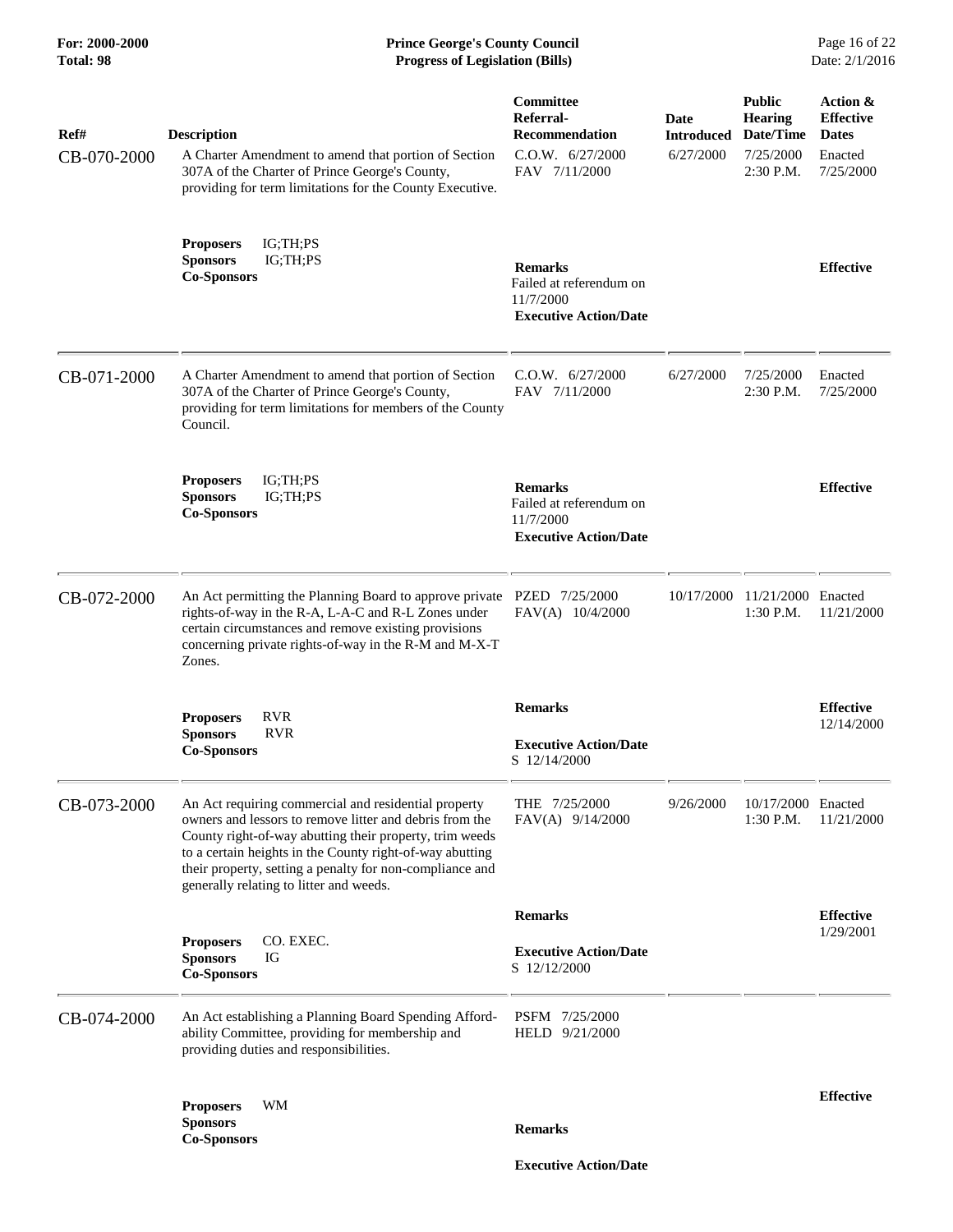| Total: 98   | <b>Progress of Legislation (Bills)</b>                                                                                                                                                                            |                                                               |           |                                                         | Date: 2/1/2016                               |
|-------------|-------------------------------------------------------------------------------------------------------------------------------------------------------------------------------------------------------------------|---------------------------------------------------------------|-----------|---------------------------------------------------------|----------------------------------------------|
| Ref#        | <b>Description</b>                                                                                                                                                                                                | Committee<br>Referral-<br><b>Recommendation</b>               | Date      | <b>Public</b><br>Hearing<br><b>Introduced Date/Time</b> | Action &<br><b>Effective</b><br><b>Dates</b> |
| CB-075-2000 | An Act defining litter and increasing the fines and other<br>penalties for litter offenses under The Road Ordinance of FAV(A) 9/14/2000<br>Prince George's County, Maryland, and generally relating<br>to litter. | THE 7/25/2000                                                 | 9/26/2000 | 10/17/2000<br>1:30 P.M.                                 | Enacted<br>10/17/2000                        |
|             | CO. EXEC.<br><b>Proposers</b><br><b>Sponsors</b><br>IG; PS<br><b>Co-Sponsors</b>                                                                                                                                  | <b>Remarks</b><br><b>Executive Action/Date</b><br>S 11/6/2000 |           |                                                         | <b>Effective</b><br>12/22/2000               |
| CB-076-2000 | An Act amending the provisions of the Code regarding<br>the procedure for disposing of surplus real property.                                                                                                     | PSFM 9/6/2000<br>HELD 10/5/2000                               |           |                                                         |                                              |
|             | <b>Proposers</b><br>CO. EXEC.<br><b>Sponsors</b><br><b>Co-Sponsors</b>                                                                                                                                            | <b>Remarks</b><br><b>Executive Action/Date</b>                |           |                                                         | <b>Effective</b>                             |
| CB-077-2000 | An Act providing that a certain portion of the monies in<br>the Drug Enforcement and Education Special Revenue<br>Fund shall be appropriated to the Sheriff for certain<br>purposes.                              | PSFM 9/6/2000<br>FAV(A) 9/21/2000                             | 9/26/2000 | 10/17/2000 Enacted<br>1:30 P.M.                         | 10/17/2000                                   |
|             | CO. EXEC.<br><b>Proposers</b><br><b>Sponsors</b><br>DB;MW;AS<br><b>Co-Sponsors</b>                                                                                                                                | <b>Remarks</b><br><b>Executive Action/Date</b><br>S 11/6/2000 |           |                                                         | <b>Effective</b><br>12/22/2000               |
| CB-078-2000 | An Act prohibiting the introduction and presence of<br>certain animals in public buildings under certain<br>circumstances.                                                                                        | HEHS 9/6/2000<br>FAV(A) 9/21/2000                             | 9/26/2000 | 10/17/2000 Enacted<br>1:30 P.M.                         | 10/17/2000                                   |
|             | JE<br><b>Proposers</b><br>$\rm{JE}$<br><b>Sponsors</b><br><b>Co-Sponsors</b>                                                                                                                                      | <b>Remarks</b><br><b>Executive Action/Date</b><br>S 11/6/2000 |           |                                                         | <b>Effective</b><br>12/22/2000               |

For: 2000-2000 **Prince George's County Council** Page 17 of 22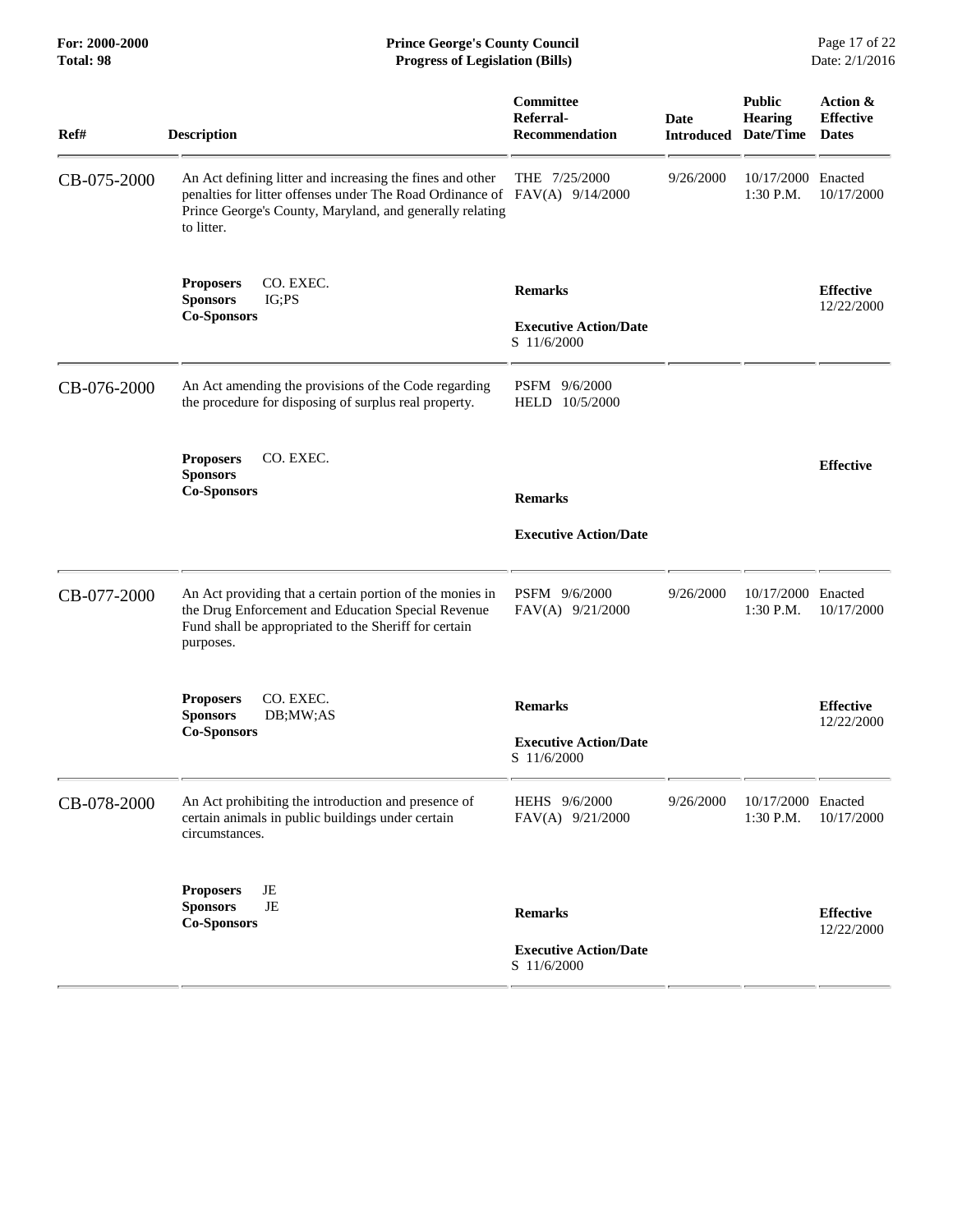### **For: 2000-2000 Prince George's County Council** Page 18 of 22<br> **Formal Page 18 of 22**<br> **Prince George's County Council** Page 18 of 22<br> **Progress of Legislation (Bills)** Date: 2/1/2016 **Total: 98 Progress of Legislation (Bills)**

| Ref#<br>CB-079-2000 | <b>Description</b><br>An Ordinance permitting a proposed M-U-TC Zone or<br>Sectional Map Amendment to be approved without a<br>second District Council public hearing after transmittal by FAV(A) 10/18/2000<br>the Planning Board, under certain circumstances. | Committee<br>Referral-<br>Recommendation<br>PZED 9/6/2000<br>HELD 10/4/2000              | Date<br>Introduced<br>10/24/2000 | <b>Public</b><br><b>Hearing</b><br>Date/Time<br>11/21/2000<br>1:30 P.M. | Action &<br><b>Effective</b><br><b>Dates</b><br>Enacted<br>11/21/2000 |
|---------------------|------------------------------------------------------------------------------------------------------------------------------------------------------------------------------------------------------------------------------------------------------------------|------------------------------------------------------------------------------------------|----------------------------------|-------------------------------------------------------------------------|-----------------------------------------------------------------------|
|                     | PS<br><b>Proposers</b><br><b>PS</b><br><b>Sponsors</b><br><b>Co-Sponsors</b>                                                                                                                                                                                     | <b>Remarks</b><br><b>Executive Action/Date</b>                                           |                                  |                                                                         | <b>Effective</b><br>1/8/2001                                          |
| CB-080-2000         | An Ordinance concerning the Biennial Growth Policy<br>Plan, to approve the initial Plan proposed by Commission FAV(A) 10/23/2000<br>2000, with amendments, to begin the biennial growth<br>policy review process.                                                | $C.O.W.$ 9/12/2000<br>FAV(A) 11/20/2000                                                  | 10/24/2000                       | 11/16/2000 Enacted<br>5:00 P.M.                                         | 11/21/2000                                                            |
|                     | DB; PS<br><b>Proposers</b><br><b>Sponsors</b><br>DB;PS<br><b>Co-Sponsors</b>                                                                                                                                                                                     | <b>Remarks</b><br>See also CB-97-2000 &<br>CR-49-2000<br><b>Executive Action/Date</b>    |                                  |                                                                         | <b>Effective</b><br>11/21/2000                                        |
| CB-081-2000         | Deputy Sheriff's Association of Prince George's County,<br>Inc. Amendment to Collective Bargaining Agreement July FAV 10/5/2000<br>1, 1999 through June 30, 2001.                                                                                                | PSFM 9/26/2000                                                                           | 10/17/2000                       | 11/14/2000 Enacted<br>1:45 P.M.                                         | 11/14/2000                                                            |
|                     | CO. EXEC.<br><b>Proposers</b><br><b>Sponsors</b><br>JE;RVR<br><b>Co-Sponsors</b>                                                                                                                                                                                 | <b>Remarks</b><br>Retroactive provisions<br><b>Executive Action/Date</b><br>S 11/30/2000 |                                  |                                                                         | <b>Effective</b><br>1/16/2001                                         |
| CB-082-2000         | An Act adding a class title and grade for a certain class of PSFM 9/26/2000<br>work (Court Security Officer).                                                                                                                                                    | FAV 10/5/2000                                                                            | 10/17/2000                       | 11/14/2000<br>1:45 P.M.                                                 | Enacted<br>11/14/2000                                                 |
|                     | <b>Proposers</b><br>CO. EXEC.<br>JE;DB<br><b>Sponsors</b><br><b>Co-Sponsors</b>                                                                                                                                                                                  | <b>Remarks</b><br>Retroactive provisions<br><b>Executive Action/Date</b><br>S 11/30/2000 |                                  |                                                                         | <b>Effective</b><br>1/16/2001                                         |
| CB-083-2000         | An Act establishing the homestead property tax credit for PSFM 9/26/2000<br>the County property tax for the taxable year beginning<br>July 1, 2001, as required by State law.                                                                                    | FAV 10/5/2000                                                                            | 10/17/2000                       | 11/14/2000 Enacted<br>$1:45$ P.M.                                       | 11/14/2000                                                            |
|                     | <b>Proposers</b><br>CO. EXEC.<br>JE<br><b>Sponsors</b><br><b>Co-Sponsors</b>                                                                                                                                                                                     | <b>Remarks</b>                                                                           |                                  |                                                                         | <b>Effective</b><br>1/2/2001                                          |

 **Executive Action/Date** S 11/15/2000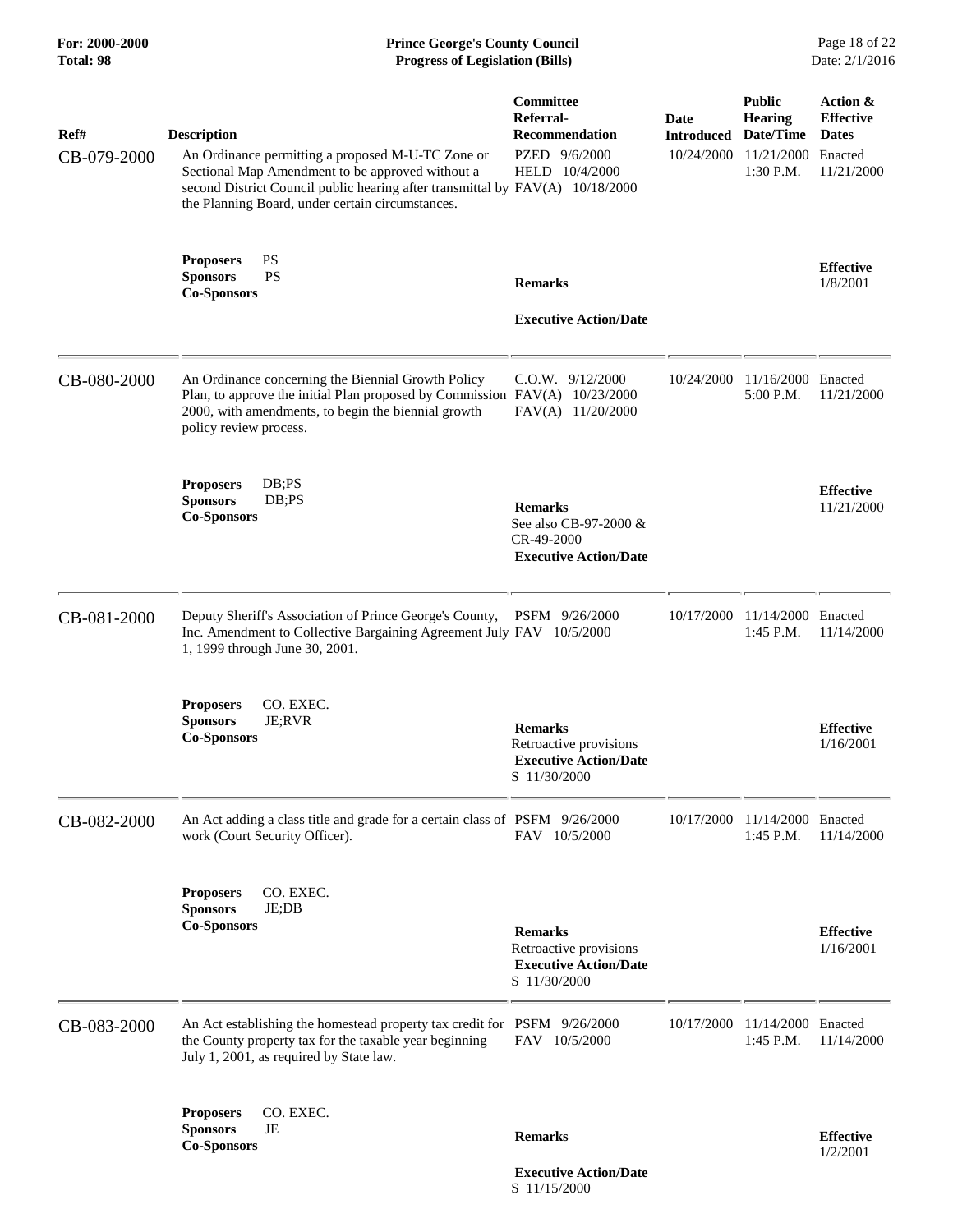**For: 2000-2000 Prince George's County Council** Page 19 of 22<br> **Formal Page 19 of 22**<br> **Prince George's County Council** Page 19 of 22<br> **Progress of Legislation (Bills)** Date: 2/1/2016 **Total: 98 Progress of Legislation (Bills)** 

| Ref#        | <b>Description</b>                                                                                                                                                                                                                                                                                                                                      | Committee<br>Referral-<br>Recommendation                       | Date<br><b>Introduced Date/Time</b> | <b>Public</b><br><b>Hearing</b>   | Action &<br><b>Effective</b><br><b>Dates</b> |
|-------------|---------------------------------------------------------------------------------------------------------------------------------------------------------------------------------------------------------------------------------------------------------------------------------------------------------------------------------------------------------|----------------------------------------------------------------|-------------------------------------|-----------------------------------|----------------------------------------------|
| CB-084-2000 | An Act defining Geographic Information System (GIS)<br>based floodplain models, amending procedures for<br>establishing floodplain areas, providing for a fee schedule<br>and generally relating to floodplain issues.                                                                                                                                  | THE $9/26/2000$<br>FAV 10/11/2000                              | 10/17/2000                          | 11/14/2000 Enacted<br>$1:45$ P.M. | 11/14/2000                                   |
|             | CO. EXEC.<br><b>Proposers</b><br><b>Sponsors</b><br><b>PS</b><br><b>Co-Sponsors</b>                                                                                                                                                                                                                                                                     | <b>Remarks</b><br><b>Executive Action/Date</b><br>S 12/5/2000  |                                     |                                   | <b>Effective</b><br>1/23/2001                |
| CB-085-2000 | An Act concerning Secondhand and Pawn Dealers<br>providing hours of operation for licensed dealers and<br>prohibiting the use of drive-up windows and similar<br>services.                                                                                                                                                                              | PSFM 9/26/2000<br>FAV 10/19/2000                               | 10/24/2000                          | 11/21/2000 Enacted<br>1:30 P.M.   | 11/21/2000                                   |
|             | <b>Proposers</b><br><b>PS</b><br><b>PS</b><br><b>Sponsors</b><br><b>Co-Sponsors</b>                                                                                                                                                                                                                                                                     | <b>Remarks</b><br><b>Executive Action/Date</b><br>S 12/12/2000 |                                     |                                   | <b>Effective</b><br>1/29/2001                |
| CB-086-2000 | An Ordinance amending the procedures for approval of<br>public buildings and uses, amending the definition, pro-<br>viding procedures for approval of recycling plants,<br>sanitary landfills, transfer stations, and waste and material<br>separation and processing facilities and amend-ing the<br>table of uses for such uses in Residential Zones. | $C.O.W.$ 9/26/2000<br>HELD 10/23/2000                          |                                     |                                   | <b>Effective</b>                             |
|             |                                                                                                                                                                                                                                                                                                                                                         | <b>Remarks</b>                                                 |                                     |                                   |                                              |
|             | <b>Proposers</b><br>$AS$ ; JE; MW<br><b>Sponsors</b><br><b>Co-Sponsors</b>                                                                                                                                                                                                                                                                              | <b>Executive Action/Date</b>                                   |                                     |                                   |                                              |
| CB-087-2000 | An Ordinance concerning vehicle, mobile home and<br>camping trailer sales and service for the purpose of<br>requiring lots to be 25,000 square feet or more for vehicle<br>sales in the commercial zones, and providing for<br>amortization by August 31, 2003, of uses which are not<br>in compliance.                                                 | PZED 9/26/2000<br>FAV(A) 10/11/2000                            | 10/17/2000                          | 11/14/2000 Enacted<br>1:45 P.M.   | 11/14/2000                                   |
|             |                                                                                                                                                                                                                                                                                                                                                         | <b>Remarks</b>                                                 |                                     |                                   | <b>Effective</b>                             |
|             | <b>PS</b><br><b>Proposers</b><br><b>Sponsors</b><br>PS<br><b>Co-Sponsors</b>                                                                                                                                                                                                                                                                            | <b>Executive Action/Date</b>                                   |                                     |                                   | 1/2/2001                                     |
| CB-088-2000 | An Ordinance concerning minor changes to special<br>exception site plans to modify the appeal procedures for<br>gas stations and drive-in or fast-food restaurants.                                                                                                                                                                                     | PZED 9/26/2000<br>FAV(A) 10/11/2000                            | 10/17/2000                          | 11/14/2000 Enacted<br>1:45 P.M.   | 11/14/2000                                   |
|             | WМ<br><b>Proposers</b><br><b>Sponsors</b><br><b>WM</b><br><b>Co-Sponsors</b>                                                                                                                                                                                                                                                                            | <b>Remarks</b>                                                 |                                     |                                   | <b>Effective</b><br>1/2/2001                 |
|             |                                                                                                                                                                                                                                                                                                                                                         | <b>Executive Action/Date</b>                                   |                                     |                                   |                                              |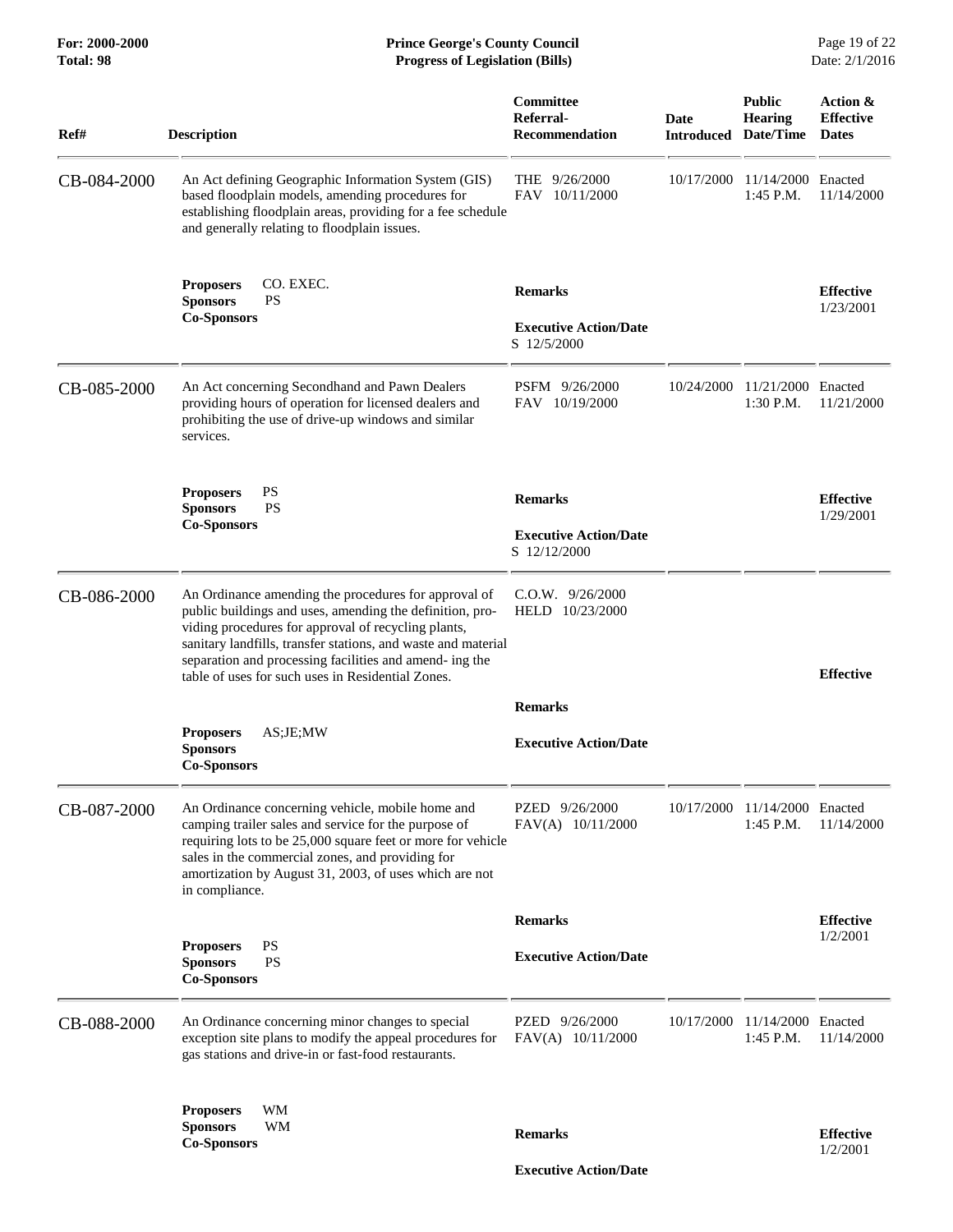| Ref#        | <b>Description</b>                                                                                                                                                                                                                                 | Committee<br>Referral-<br><b>Recommendation</b>                                          | Date<br><b>Introduced Date/Time</b> | <b>Public</b><br><b>Hearing</b> | Action &<br><b>Effective</b><br><b>Dates</b> |
|-------------|----------------------------------------------------------------------------------------------------------------------------------------------------------------------------------------------------------------------------------------------------|------------------------------------------------------------------------------------------|-------------------------------------|---------------------------------|----------------------------------------------|
| CB-089-2000 | An Ordinance amending the minimum lot size<br>requirements of certain residential zones.                                                                                                                                                           | PZED 9/26/2000<br>FAV(A) 10/18/2000                                                      | 10/24/2000                          | 11/21/2000 Enacted<br>1:30 P.M. | 11/21/2000                                   |
|             | TH<br><b>Proposers</b><br>TH<br><b>Sponsors</b><br><b>Co-Sponsors</b>                                                                                                                                                                              | <b>Remarks</b><br><b>Executive Action/Date</b>                                           |                                     |                                 | <b>Effective</b><br>1/8/2001                 |
| CB-090-2000 | An Ordinance permitting Vehicle, Mobile Home, or<br>Camping Trailer Repair and Service Stations in the C-S-C FAV 10/11/2000<br>Zone under certain circumstances.                                                                                   | PZED 9/26/2000                                                                           | 10/17/2000                          | 11/14/2000 Enacted<br>1:45 P.M. | 11/14/2000                                   |
|             | <b>RVR</b><br><b>Proposers</b><br><b>RVR</b><br><b>Sponsors</b><br><b>Co-Sponsors</b>                                                                                                                                                              | <b>Remarks</b><br><b>Executive Action/Date</b>                                           |                                     |                                 | <b>Effective</b><br>1/2/2001                 |
| CB-091-2000 | An Act increasing certain benefits under the Length of<br>Service Award Program for volunteers and surviving<br>spouses and providing that the Office of Personnel and<br>Labor Relations shall administer the Length of Service<br>Award Program. | PSFM 9/26/2000<br>FAV 10/19/2000                                                         | 10/24/2000                          | 11/21/2000 Enacted<br>1:30 P.M. | 11/21/2000                                   |
|             | CO. EXEC.<br><b>Proposers</b><br>JE;MW<br><b>Sponsors</b><br><b>Co-Sponsors</b>                                                                                                                                                                    | <b>Remarks</b><br>Retroactive provisions<br><b>Executive Action/Date</b><br>S 12/12/2000 |                                     |                                 | <b>Effective</b><br>1/29/2001                |
| CB-092-2000 | An Ordinance permitting consolidated storage in the<br>M-X-T Zone under certain circumstances.                                                                                                                                                     | PZED 9/26/2000                                                                           |                                     |                                 |                                              |
|             | <b>PS</b><br><b>Proposers</b><br><b>Sponsors</b><br><b>Co-Sponsors</b>                                                                                                                                                                             | <b>Remarks</b><br><b>Executive Action/Date</b>                                           |                                     |                                 | <b>Effective</b>                             |
| CB-093-2000 | An Ordinance permitting consolidated storage in the C-2 PZED 9/26/2000<br>Zone under certain circumstances.                                                                                                                                        |                                                                                          |                                     |                                 |                                              |
|             | <b>TH</b><br><b>Proposers</b><br><b>Sponsors</b><br><b>Co-Sponsors</b>                                                                                                                                                                             | <b>Remarks</b><br><b>Executive Action/Date</b>                                           |                                     |                                 | <b>Effective</b>                             |